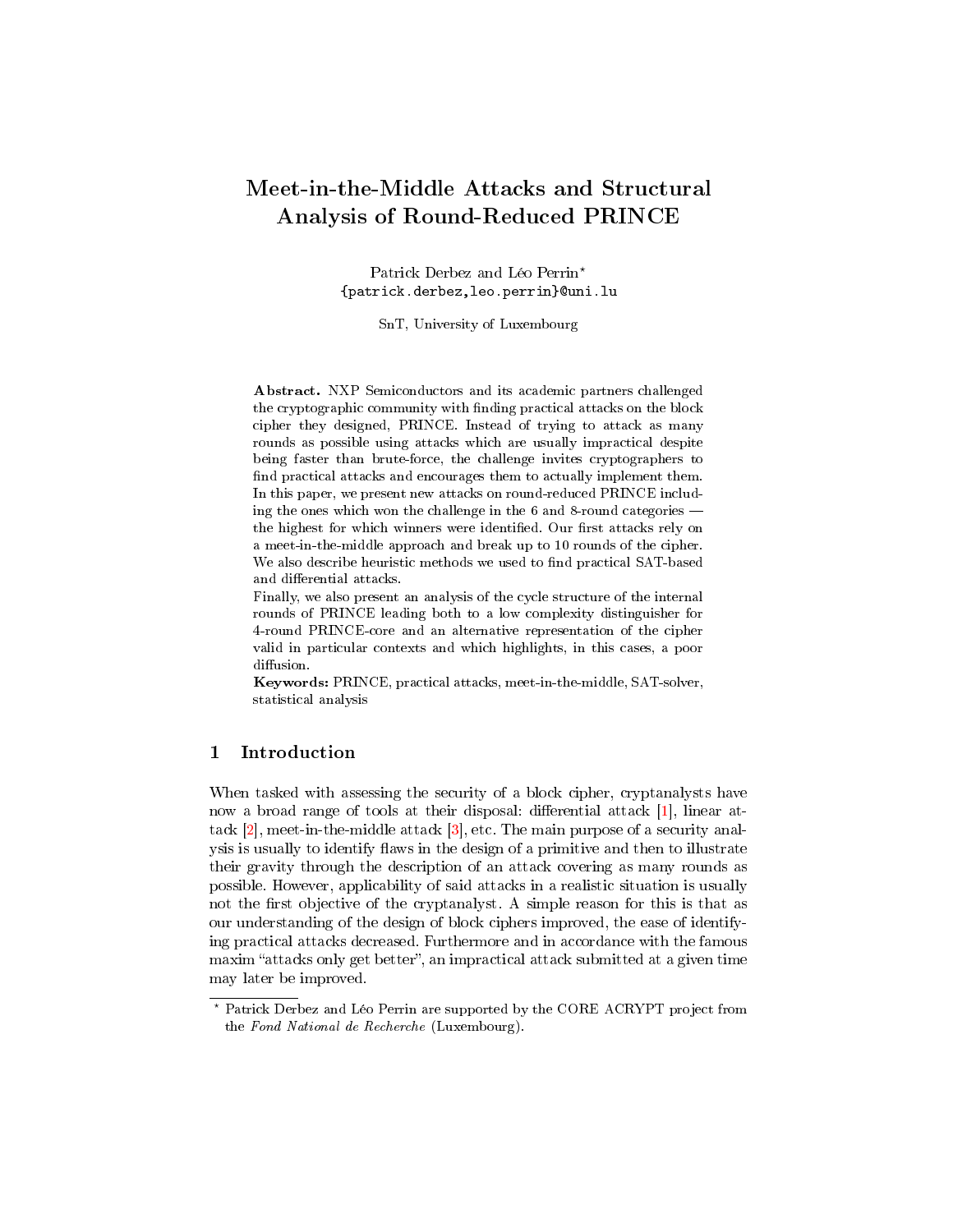While impractical attacks provide the academic community with valuable insights into the security provided by different block ciphers, their components, their design strategies, etc., crypanalysis in the industry is more focused on practical attacks. In order to promote this view, the Technical University of Denmark (DTU), NXP Semiconductors and the Ruhr University of Bochum challenged the cryptographic community  $[4]$  with finding low data complexity attacks on the block cipher PRINCE [\[5\]](#page-24-4). More precisely, they accept attacks requiring only at most  $2^{20}$  chosen plaintexts or  $2^{30}$  known plaintexts. Furthermore, extra rewards (from 1000 to 10000 $\epsilon$ ) are given for attacks on at least 8 rounds which require at most 2 <sup>45</sup> bytes of memory (about 32 Terabytes) and at most 2 <sup>64</sup> encryptions of the round-reduced variant attacked.

Studying PRINCE in this setting may provide valuable data on multiple accounts. First of all, PRINCE is a lightweight block cipher, meaning that it is intended to be run on processors with little computing power to devote to security related algorithm or on hardware where every logical gate counts. Research on this topic is intense nowadays as the need for such primitives becomes increasingly pressing, see  $\lceil 6 \rceil$  for an extensive review of the algorithms that have been proposed. Second, PRINCE implements a simplied version of the so-called FX construction: encryption under key  $(k_0||k_1)$  consists in xor-ing  $k_0$  to the plaintext, applying a block cipher called PRINCE-core keyed with  $k_1$  and then output the result xor-ed with  $L(k_0)$  where L is a simple linear bijection. This strategy allows for a greater key size without the cost of a sophisticated key schedule. However, it is impossible to make a security claim as strong as for a more classical construction. Finally, PRINCE-core has a unique property called  $\alpha$ -reflection. If we denote by  $E_{c,k_1}$  the encryption under PRINCE-core with subkey  $k_1,$  then the corresponding decryption operation is  $E_{c,k_1\oplus \alpha}$  for a constant  $\alpha$ . In other words, decryption is merely encryption under a related-key. The consequences of this property have already been studied and, in particular, some values of  $\alpha$  different from the one used have been showed to lead to weaker algorithms [\[7\]](#page-24-6).

PRINCE has already been the subject of several cryptanalysis, notably [\[8\]](#page-24-7) where the security of the algorithm against multiple attacks was assessed, [\[7\]](#page-24-6) which investigated the influence of the value of  $\alpha$ , [\[9\]](#page-24-8) which described Meet $in$ -the-Middle attacks on the block cipher and, finally,  $[10]$  proposed the best attack to date in terms of number of rounds attacked. A list of the cryptanalyses of round-reduced PRINCE is provided in Table [1.](#page-2-0) Attacks working only on PRINCE-core or for modified versions of PRINCE (different  $\alpha$  or S-Box) are not shown.

As stated before, most of the attacks usually considered often have impractical complexities. For instance, differential attacks and linear attacks require large amounts of chosen (respectively known) plaintexts, both of which may be impossible to gather to begin with if the algorithm is implemented on a small-device with little computer and, hence, a small throughput. Therefore, we focused our efforts on Meet-in-the-Middle (MitM) attacks, algebraic/logic attack where the fact that a ciphertext is the encryption of a plaintext is encoded as an equation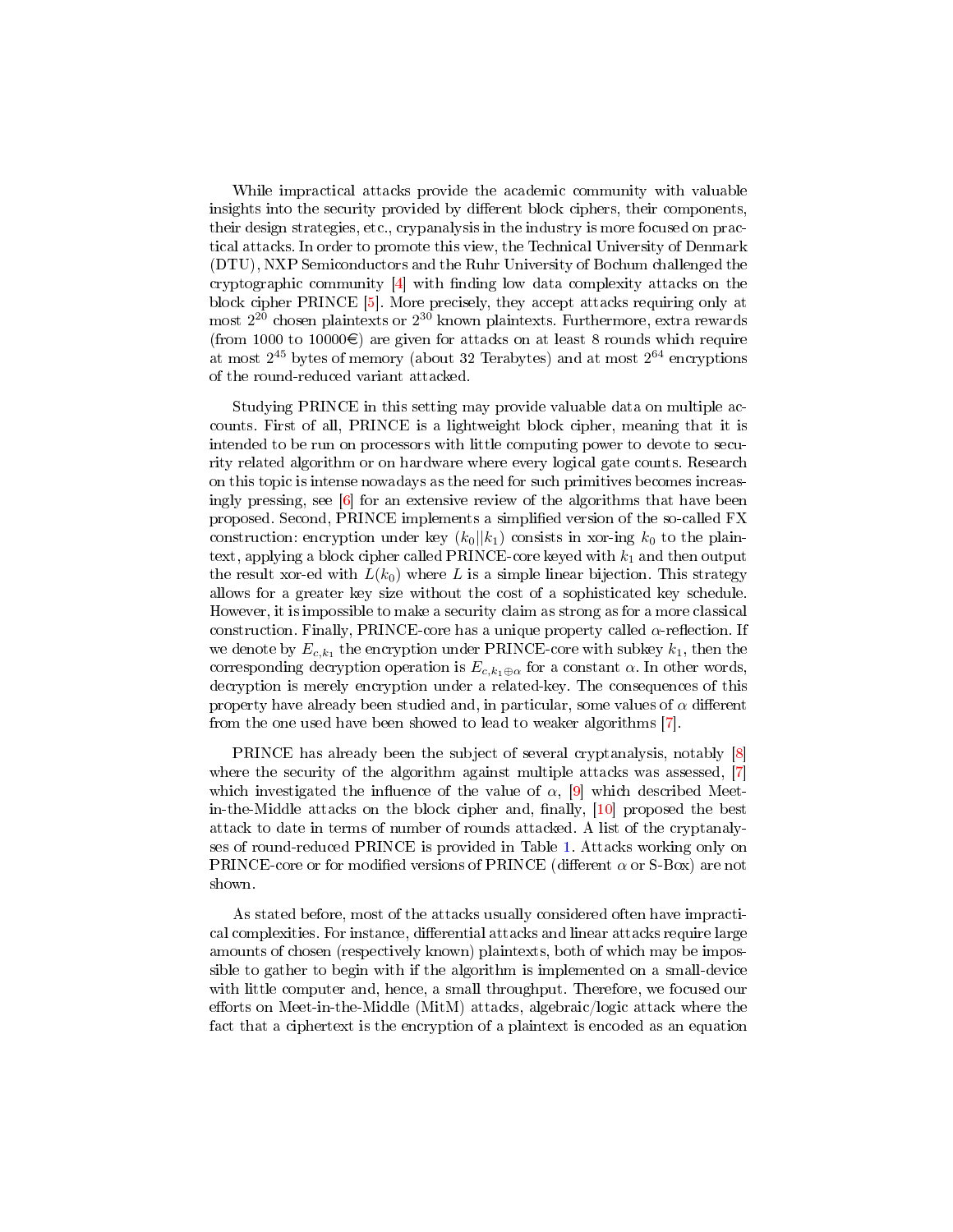<span id="page-2-0"></span>

|                   | Description        |        | Complexity               |                     |                |  |  |
|-------------------|--------------------|--------|--------------------------|---------------------|----------------|--|--|
| Reference         | Type               |        | Data $(CP)$              | Time                | Memory         |  |  |
|                   |                    | 4      | 2 <sup>4</sup>           | $2^{64}$            | 2 <sup>4</sup> |  |  |
| $\lceil 8 \rceil$ | Integral           | 6      | $2^{16}$                 | $2^{64}$            | 2 <sup>6</sup> |  |  |
| Section 4         | Diff. $\int$ Logic | 4      | $2^{10}$                 | 5s                  | $<< 2^{27}$    |  |  |
|                   |                    | 6      | $2^{32.9}$<br>$2^{14.9}$ |                     |                |  |  |
| Section 3         | MitM               | 6      | $2^{16}$                 | $2^{33.7}$          | $2^{31.9}$     |  |  |
|                   |                    | 8      | $2^{16}$                 | $2^{50.7}$ (online) | $2^{84.9}$     |  |  |
|                   |                    | 8      | $2^{16}$                 | $2^{65.7}$ (online) | 268.9          |  |  |
|                   |                    | 10     | $2^{57}$                 | $2^{68}$ (online)   | $2^{41}$       |  |  |
|                   | MitM               | 8      | $2^{53}$                 | $2^{60}$            | $2^{30}$       |  |  |
| $\vert 9 \vert$   |                    | 9      | $2^{57}$                 | $2^{64}$            | $2^{57.3}$     |  |  |
| $\vert 10 \vert$  | Multiple diff.     | 9      | 246.89                   | $2^{51.21}$         | $2^{52.21}$    |  |  |
|                   |                    | $10\,$ | $2^{57.94}$              | $2^{60.62}$         | $2^{61.52}$    |  |  |

Time complexity is measured in encryption units

Memory complexity is measured in 64-bit blocks

Table 1: The best attacks on round-reduced PRINCE in the single-key model.

which is fed to a solver and, surprisingly, differential attack for which we found a heuristic method decreasing signicantly the data complexity.

Our contribution. We describe different low data complexity attacks on roundreduced PRINCE which we submitted to the PRINCE challenge and which turned out [\[11\]](#page-24-10) to be the best ones on PRINCE reduced to 6 and 8 rounds. In Section [3,](#page-4-0) we describe our attacks obtained using the meet-in-the-middle technique and we also show a new attack on 10 rounds with practical memory and a time complexity around 2 <sup>68</sup> encryptions. Then, we describe in Section [4](#page-10-0) how the equation given to a SAT-solver can be modified so as to make an attack on 4 rounds practical, how the power of the filter used to discard wrong pairs in a differential attack can be raised to the power 4 when attacking 6-round PRINCE by considering groups of pairs and, finally, how to attack 6-round PRINCE using a differential attack to recover half of the key and a SAT-solver to recover the other half. We finally present in Section some observations about the cycle structure of the internal rounds of PRINCE and how it implies the existence of alternative representations of the cipher highlighting a poor diffusion in some subsets of the input space. While we do not use these to attack PRINCE directly, we show that the size of these subsets remains reasonable and actually find such sets for 4-round PRINCE-core.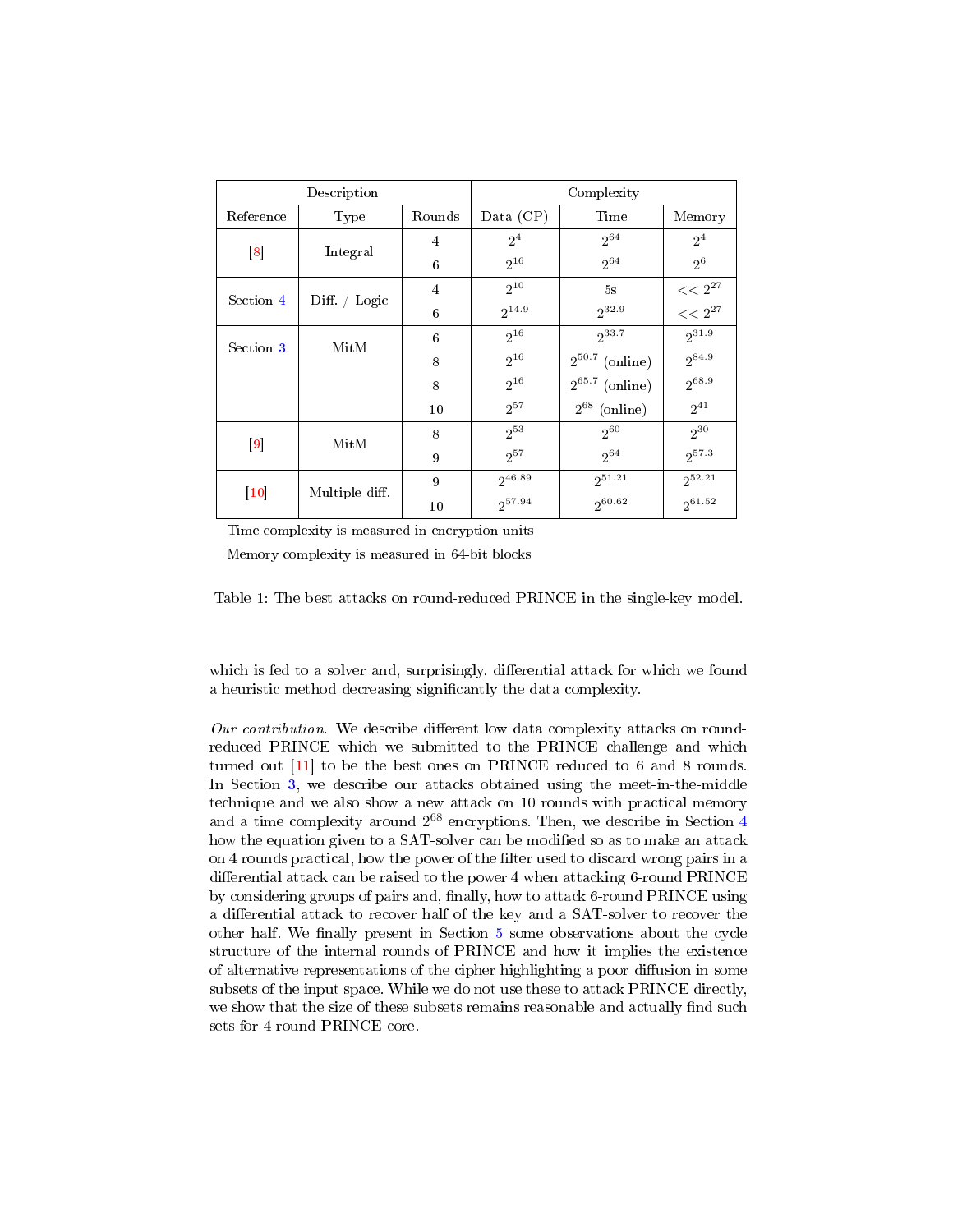# 2 Specification of PRINCE

### 2.1 Description of PRINCE

PRINCE is a 64-bit block cipher with a 128-bit key. It is based on a variant of the the FX-construction which was proposed by Kilian and Rogaway as a generalization of the DESX scheme. The master key  $k$  is split into two 64-bit parts  $k = k_0 \parallel k_1$  and  $k_0$  is used to generate a third subkey  $k'_0 = (k_0 \gg)$ 1)  $\oplus$  ( $k_0 \gg 63$ ). Both  $k_0$  and  $k'_0$  are used as pre- and post- whitening keys respectively. The full version of the cipher has 12 rounds and is depicted on Figure [1.](#page-3-0)

<span id="page-3-0"></span>

Fig. 1: the PRINCE cipher.

The encryption is quite similar to the AES and consists of a nibble-based substitution layer  $S$  and a linear layer  $M$ . The operation  $M$  can be divided into a ShiftRows operations and a matrix multiplication  $M'$  operating independently on each column but not nibble-oriented. Furthermore the matrix  $M'$  is an involution and, combined to the fact that the round constants satisfy the relation  $RC_i \oplus RC'_i = \alpha$  where  $\alpha = \textsf{COAC29B7C50DD}$ , the decryption process  $D_{k_0, k_1, k_0'}$  is equal to the encryption process  $E_{k_0', k_1 \oplus \alpha, k_0}$ . For further details about PRINCE we refer the reader to [\[5\]](#page-24-4).

**Notations.** In the sequel we denote both the plaintext and the ciphertext by  $p$ and  $c$  respectively. For the first  $R$  rounds of  $2R$ -round PRINCE, we denote the internal state just before (resp. after) the r-th SubNibble layer by  $x_r$  (resp.  $y_r$ ) while for the last R rounds those internal states are denoted by  $y'_r$  and  $x'_r$  re-spectively as shown on Figure [1.](#page-3-0) Given a collection of messages  $\{p^0,\ldots,p^m,\ldots\},$ the notation  $x_r^m[i]$  holds for the nibble *i* of the state  $x_r$  of the message  $p^m$ . As PRINCE is not fully nibble-oriented we use the notation  $x_r[i]_b$  to refer to the bit *i* of the state  $x_r$  and the following relation holds for all  $i \in \{0, \ldots, 15\}$ :

 $x_r[i] = x_r[4i+3]_b \parallel x_r[4i+2]_b \parallel x_r[4i+1]_b \parallel x_r[4i]_b.$ 

Finally, we use the following notations for some functions.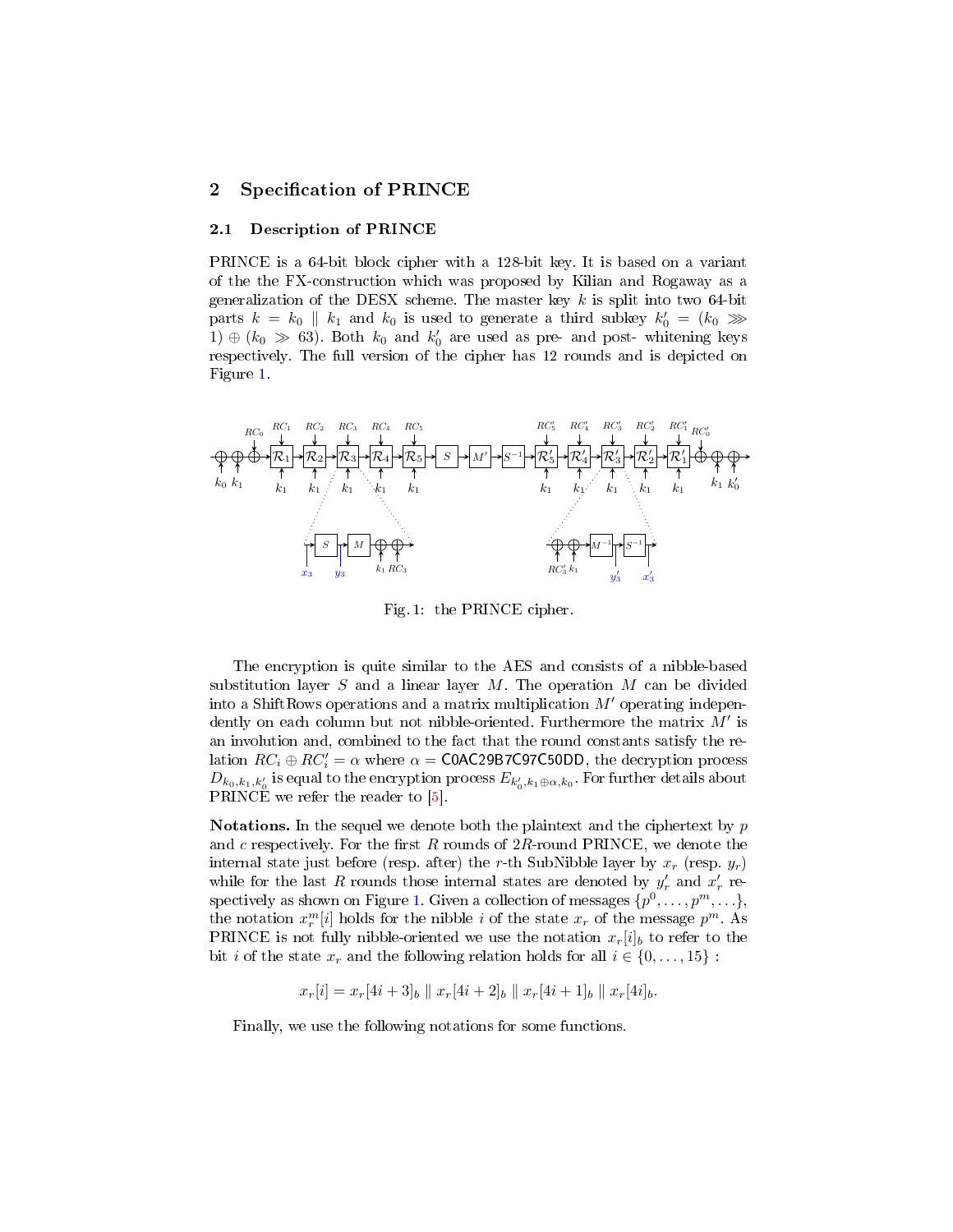|    |    |    |    |    |    |    |    | <b>bits</b> |    |    |    |    |    |    |          |  |    |    | nibbles |                |
|----|----|----|----|----|----|----|----|-------------|----|----|----|----|----|----|----------|--|----|----|---------|----------------|
| 63 | 62 | 61 | 60 | 47 | 46 | 45 | 44 | 31          | 30 | 29 | 28 | 15 | 14 | 13 | 12       |  | 15 | 11 | 7       | 3              |
| 59 | 58 | 57 | 56 | 43 | 42 | 41 | 40 | 27          | 26 | 25 | 24 | 11 | 10 | 9  | 8        |  | 14 | 10 | 6       | $\overline{2}$ |
| 55 | 54 | 53 | 52 | 39 | 38 | 37 | 36 | 23          | 22 | 21 | 20 | ÷  | 6  | 5  | 4        |  | 13 | 9  | 5.      |                |
| 51 | 50 | 49 | 48 | 35 | 34 | 33 | 32 | 19          | 18 | 17 | 16 | 3  | 9  |    | $\theta$ |  | 12 | 8  |         | $\theta$       |
|    |    |    |    |    |    |    |    |             |    |    |    |    |    |    |          |  |    |    |         |                |

Fig. 2: Ordering of bits/nibbles in PRINCE.

R The composition of S and M so that  $R(x) = M(S(x)) = SR(M'(S(x)))$ .  $E_{k_{0||k_1}}^{r}$  PRINCE reduced to r rounds.  $E_{c,k_1}$  full PRINCE-core.  $E_{k_1}^{c,r}$  PRINCE-core reduced to r rounds.

# <span id="page-4-0"></span>3 Meet-in-the-Middle Attacks

In this section we present both the 6-round attack and the 8-round attack which won the PRINCE Challenge in the chosen-plaintext category together with a new attack on 10 rounds. The aim of the challenge was to find the best attacks using at most  $2^{20}$  chosen plaintexts and thus we decided to follow the strategy used by Demirci and Selçuk on AES in [\[3\]](#page-24-2), later improved by Dunkelman et al. in  $[12]$ , Derbez et al. in  $[13,14]$  $[13,14]$  and by Li et al. in [\[9\]](#page-24-8). While our 10-round attack does not fit the restriction on the data complexity it shows that this kind of attacks is one of the most powerful on SP-Network.

First we give the definition of an ordered  $\delta$ -set which is a particular structure of messages used in our attacks.

Definition 1. Let a  $\delta$ -set be a set of 16 PRINCE-states that are all different in one state nibble (the active nibble) and all equal in the other state nibble (the inactive nibbles). An ordered  $\delta$ -set is a  $\delta$ -set  $\{x^0,\ldots,x^{15}\}$  such that the difference in the active nibble between  $x^0$  and  $x^i$  is equal to i, for  $0 \le i \le 15$ .

In the sequel we consider  $\delta$ -sets such that nibble 7 is the active one. For such a particular set we made the following observations which are the core of our new attacks.

<span id="page-4-1"></span>**Observation 1** Consider the encryption of a collection  $\{p^0, p^1, \ldots, p^{15}\}$  of 16  $\emph{message through 6-round PRINCE}.$  If the set  $\{y_2^0, y_2^1, \ldots, y_2^{15}\}$  is an ordered δ-set then the ordered sequence

$$
[y_2'^1[7]\oplus y_2'^0[7], y_2'^2[7]\oplus y_2'^0[7], \ldots, y_2'^{15}[7]\oplus y_2'^0[7]]
$$

is fully determined by the following 8 nibble parameters: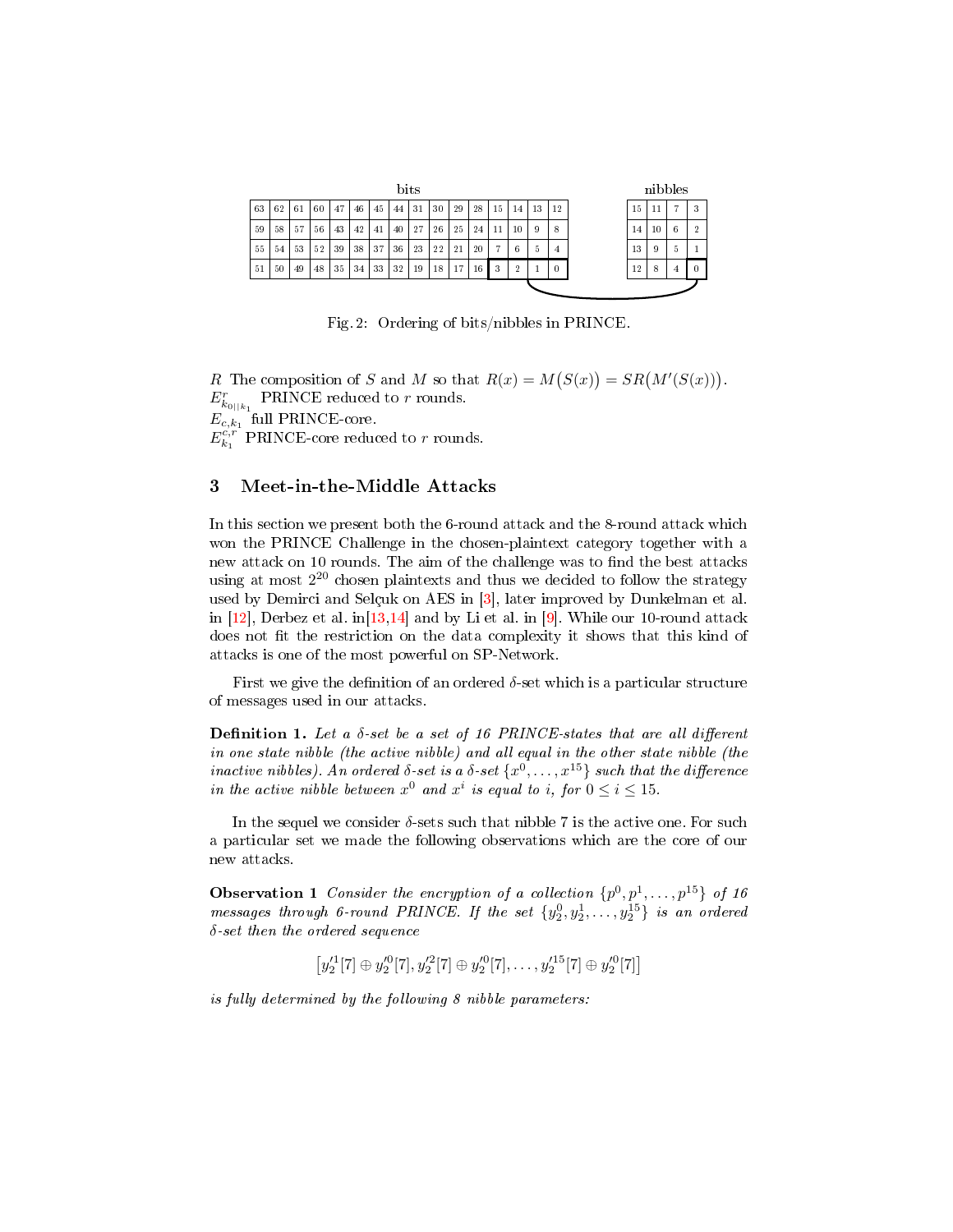$$
- x_3^0[0, 7, 10, 13] - x_3^0[0, 7, 10, 13]
$$

Consequently, there are at most  $2^{8\times4} = 2^{32}$  possible sequences when we consider all the possible choices of keys and ordered  $\delta$ -sets (out of the  $2^{4\times15} = 2^{60}$ of the theoretically possible 15-nibble sequences).

*Proof.* The proof is straightforward. The goal is to propagate the differences from the state  $y_2$  (which are known) to the state nibble  $y_2'[7]$ . At each intermediate round, each S-box is either a parameter, not required or constant (so output differences are equal to zero).

<span id="page-5-0"></span>**Observation 2** Consider the encryption of a collection  $\{p^0, p^1, \ldots, p^{15}\}$  of 16 messages through 8-round PRINCE. If the set  $\{x_2^0, x_2^1, \ldots, x_2^{15}\}$  is an ordered  $\delta$ -set then the ordered sequence

$$
[x_2^{\prime 1}[7]\oplus x_2^{\prime 0}[7], \ldots, x_2^{\prime 15}[7]\oplus x_2^{\prime 0}[7], y_2^{\prime 1}[6]\oplus y_2^{\prime 0}[6], \ldots, y_2^{\prime 15}[6]\oplus y_2^{\prime 0}[6]]
$$

is fully determined by the following 42 nibble parameters:

$$
- x_2^0[7] - x_3^0[0, 7, 10, 13] - x_4^0[0.15] - x_4^0[0.15] - x_4^0[0.15] - x_2^0[7] - x_2^0[7]
$$

Furthermore, those 42 state nibbles can be directly computed from the full state  $x_4$  and  $4$  nibbles of  $M^{-1}(k_1)$ . Consequently, there are at most  $2^{4 \times (16+4)}$  =  $2^{80}$  possible sequences when we consider all the possible choices of keys and ordered  $\delta$ -sets (out of the  $2^{4\times30} = 2^{120}$  of the theoretically possible 30-nibble sequences).

Proof. The proof is similar to the one of Observation [1](#page-4-1) except the parameters are related. Indeed, from the full state  $x_4$  one can directly compute  $x'_4$  as no keys are involved. Then we note that the 4 nibbles  $M^{-1}(k_1)[4..7]$  are enough to compute  $x_3^0[0, 7, 10, 13]$  from  $x_4$  and  $x_3^{\prime 0}[0, 7, 10, 13]$  from  $x_4'$ . Finally, the knowledge of  $M^{-1}(k_1)[7]$  allows to compute  $x_2^0[7]$  and  $x_2^{\prime 0}[7]$  from  $x_3^0[0, 7, 10, 13]$  and  $x_3^{\prime 0}[0, 7, 10, 13]$  respectively.

### 3.1 6-round Attack

The 6-round attack is depicted on Figure [3](#page-6-0) and its scenario is straightforward. First the  $2^{32}$  possible sequences given in Observation [1](#page-4-1) are computed and stored in a hash table during a preprocessing phase. Then during the online phase, we begin by asking for the encryption of a structure of  $2^{16}$  chosen plaintexts such that nibbles from 4 to 7 take all the possible values while the other ones are constant, and pick one of them denoted  $p^0$ . Now the goal of the adversary is to identify an ordered  $\delta$ -set containing  $y_2^0$ . To do so, he has to guess the fives nibbles  $x_1^0[4..7]$  and  $x_2^0[7]$  and propagate the differences from the state  $y_2$ to the plaintext. Then he gets the corresponding ciphertexts, guess the fives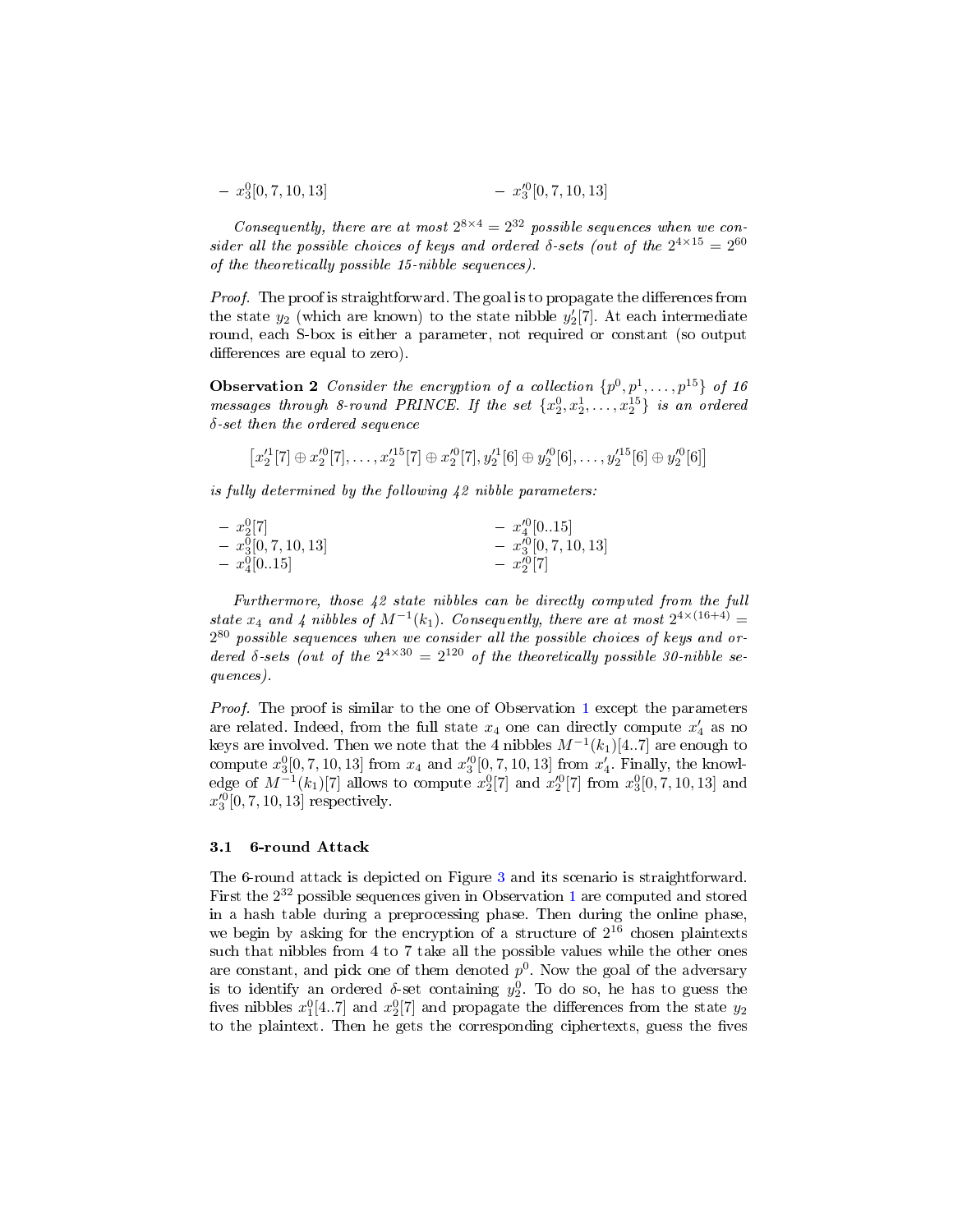nibbles  $x_1^{\prime 0} [4..7]$  and  $x_2^{\prime 0} [7]$  and propagates the differences from the ciphertexts to  $y_2'[7]$ . Finally he discards all the guesses which do not lead to a match in the previously built hash table. The probability for a wrong guess to pass the test is  $2^{32} \times 2^{-60} = 2^{-28}$  so we expect  $2^5$  candidates to remain at the end of the attack. The wrong ones can be discarded by replaying the attack with an other choice for  $p^0$  without increasing the overall complexity of the attack.

<span id="page-6-0"></span>

Fig. 3: 6r attack. No difference in white nibbles. Nibbles required in online (resp. offline) phase are in gray (resp. black). Differences in dotted nibbles are known during the offline phase. Hatched nibbles play no role.

The data complexity of this attack is  $2^{16}$  chosen plaintexts and the memory requirement is around  $2^{32} \times 4 \times 15 \times 2^{-3} \approx 2^{34.9}$  bytes. During the online phase 10 state nibbles are guessed however they can assume only  $2^{33}$  values once the plaintext/ciphertext pair is given. Indeed, the knowledge of the 33 bits

$$
\{(k_0 \oplus k_1)[16..27]_b, (k'_0 \oplus k_1)[16..27]_b, k_1[28..31]_b, k_0[28..32]_b\},\
$$

is enough to compute all of them from  $p$  and  $c$ . Thus the time complexity of the online phase is approximately  $16 \times 2^{33} \times 40/(6 \times 64) \approx 2^{33.7}$  encryptions.

Key recovery. At the end of the attack  $128 - 33 = 95$  key bits are still missing. To find them the best way is to apply several meet-in-the-middle attacks successively. For instance, one could begin by running the attack depicted on Figure [12](#page-26-0) in [A](#page-26-1)ppendix A which has an overall complexity below  $2^{28}$  as most key bits required in the online phase are already known.

#### 3.2 8-round Attack

The 8-round attack is similar to the one on 6 rounds and is depicted on Figure [4.](#page-7-0) It relies on Observation  $2$  so the memory complexity is around  $2^{80} \times 15 \times 8 \times 2^{-3} \approx$  $2^{83.9}$  bytes. In the online phase, the data complexity remains unchanged to  $2^{16}$ chosen plaintexts but the number of state variable to guess is increased. The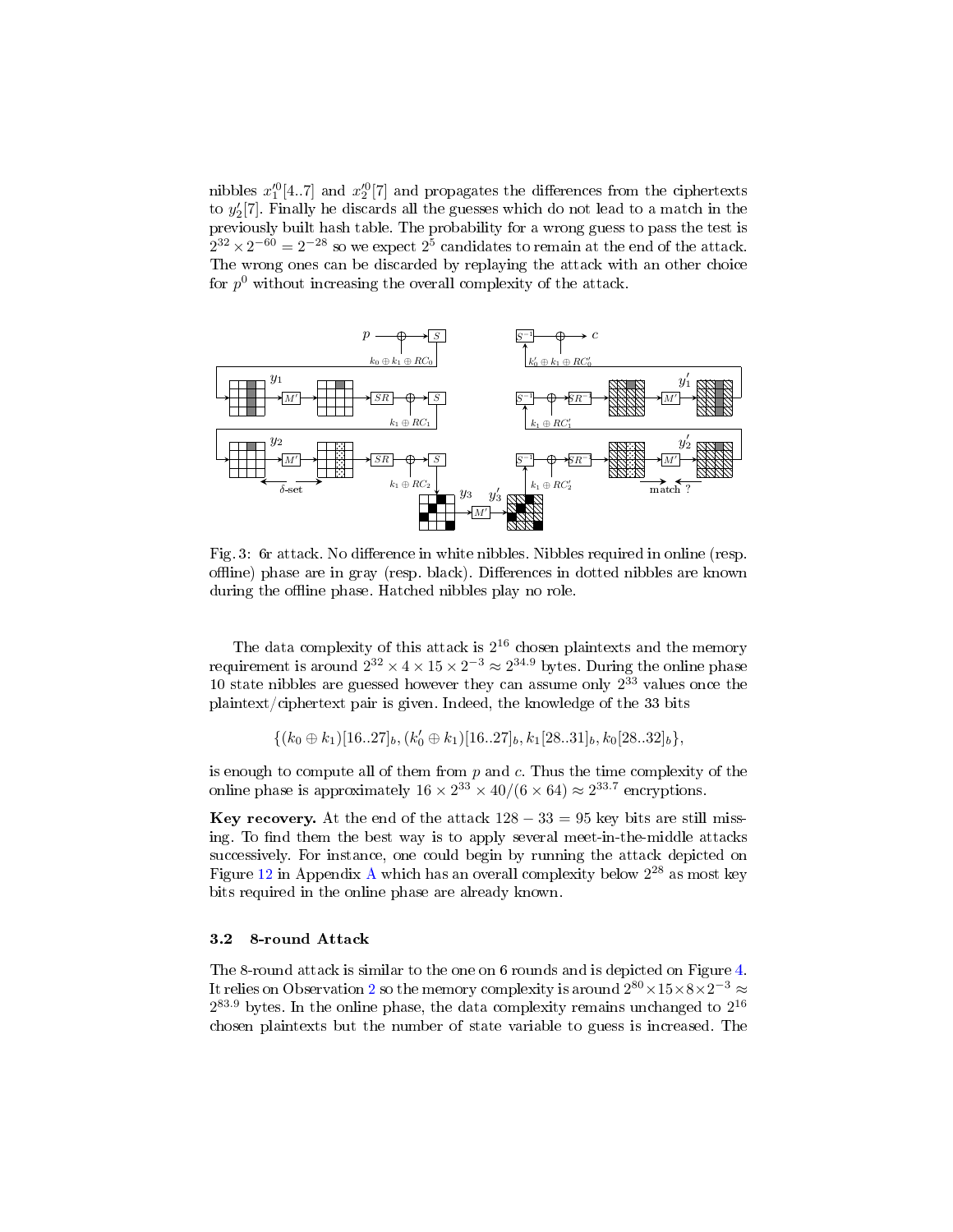identification step requires to guess the four nibbles  $x_1^0[4..7]$  and then the nine nibbles  $x_1^{\prime 0}[0..7]$  and  $x_2^{\prime 0}[6]$  are guessed to build the sequence from the ciphertexts. Those 13 nibbles can assume only  $2^{49}$  values once the plaintext/ciphertext pair  $(p^{0}, c^{0})$  given as they all can be derived from

$$
\{(k_0 \oplus k_1)[16..24, 28..31]_b, (k'_0 \oplus k_1)[0..23, 27..31]_b, k_0[25..27]_b, k_1[24..27]_b\}.
$$

Thus the time complexity of the online phase is approximately  $16 \times 2^{49} \times 52/(8 \times$  $(64) \approx 2^{49.7}$  encryptions and we expect  $2^{49} \times 2^{80} \times 2^{-120} = 2^9$  candidates to remain at the end of the attack.

<span id="page-7-0"></span>

Fig. 4: 8r attack. No difference in white nibbles. Nibbles required in online (resp. offline) phase are in gray (resp. black). Differences in dotted nibbles are known during the offline phase. Hatched nibbles play no role.

Key recovery. As for the previous attack, the most efficient way to recover the missing key bits is to perform other attacks. For instance one could run the attack depicted on Figure  $13$  (Appendix [B\)](#page-26-3) which has the same complexity than the one above since there are approximately  $2^9$  candidates for the 4 active nibbles of  $x_1$ . Then the search space would be small enough to perform an exhaustive search without increasing the overall complexity.

Trade-off. It is possible to trade some memory against time without increasing the data complexity by noticing that for a considered structure of  $2^{16}$  plaintexts the 4 active nibbles of  $x_3$  take all the possible values. Thus we can fix them to 0 during the offline phase and save a factor  $2^{16}$  in memory. In the other hand, we now need to run the attack for all the possible choices for  $p^0$  increasing the time complexity by the same factor of  $2^{16}$ .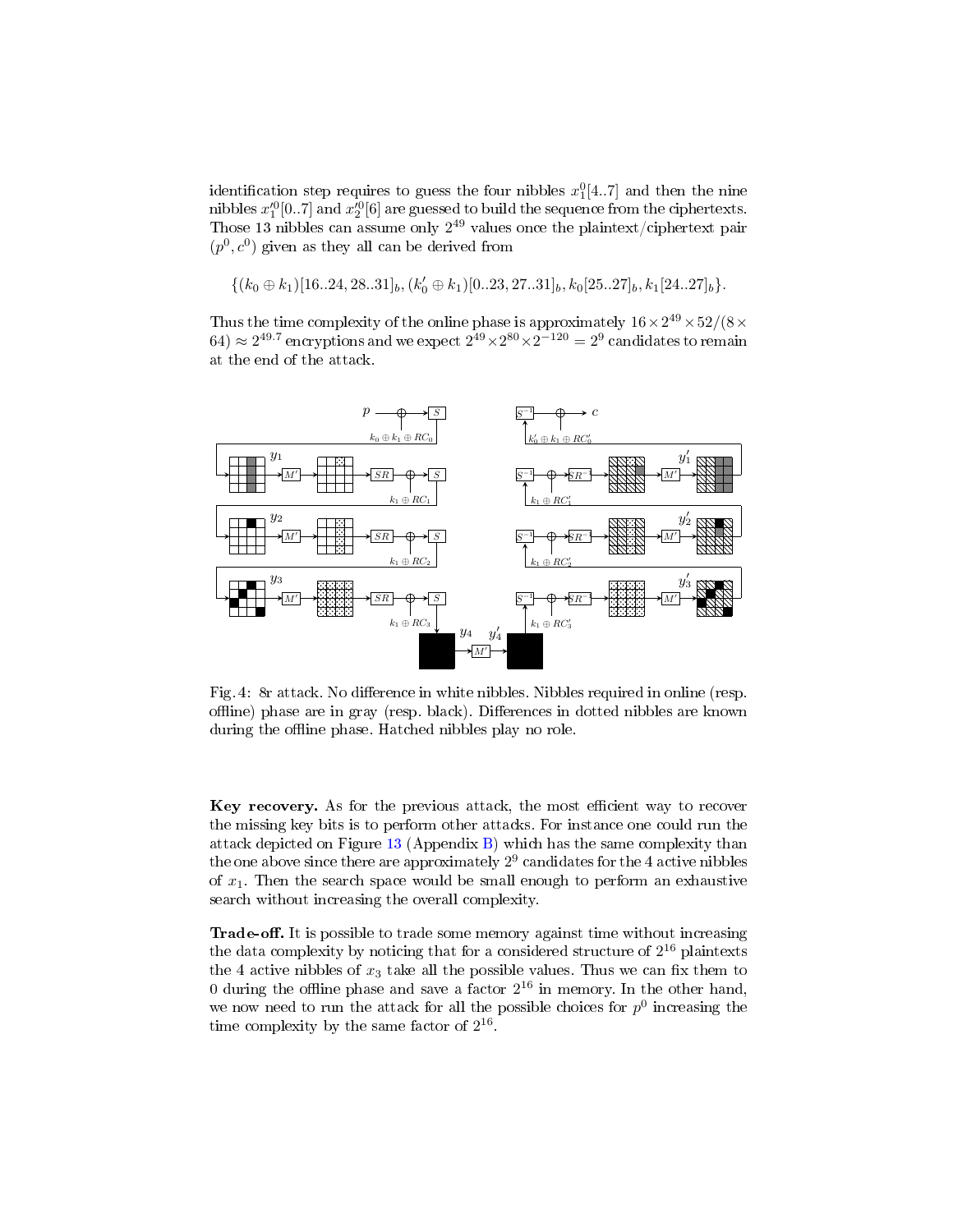#### 3.3 10-round Attack

We now investigate PRINCE reduced to 10 rounds. While we were unable to find an attack requiring less than  $2^{20}$  chosen plaintexts for the PRINCE Challenge, we found one competitive with the actual best known attack. To describe it we first extend the definition of a  $\delta$ -set as it was done in [\[13\]](#page-24-12), then we show a meetin-the-middle attack as the two ones above and finally we apply the differential enumeration technique ([\[12\]](#page-24-11)).

δ-set. In [\[13\]](#page-24-12) Derbez *et al.* shown that the notion of δ-set can be extended to set of states such that some linear combinations of state bits are constant. In the sequel we denote by  $\delta$ -set a set of 16 messages such that  $y_2[0..4, 6, 8..12, 14]$ and  $M'(y_2)[0..4, 6, 8..12, 14]$  are constant, exploiting the fact that the matrix operating on the columns are not MDS.

10-round attack. The basis of our attack on 10 rounds is depicted on Figure [5.](#page-9-0) The meet-in-the-middle is performed on the four bit-equations described above. The state bytes required as the parameters of the hash table can be computed from the whole state  $x_5$  and 8 nibbles of the equivalent subkey  $M^{-1}(k_1)$  and thus approximately  $2^{96}$  60-bit sequences are stored. In the online phase the 24 state nibbles needed can be computed from the following 66 key bits:

$$
{k_0[0, 20..24, 28..32, 52..56, 60..63]_b, k_1[20..23, 28..31, 52..55, 60..63]_b, \n \times (k_0 \oplus k_1)[16..19, 24..27, 48..51, 56..59]_b, \n \times (k'_0 \oplus k_1)[16..19, 24..26, 48..51, 56..58]_b}.
$$

Note that this attack does not actually work because the number of sequences stored is higher than the number of possible 60-bit sequences and thus no key candidates are filtered. The aim of the next section is to show how to reduce the memory requirement.

Differential Enumeration Technique. Li et al. applied this technique against PRINCE in [\[9\]](#page-24-8) and successfully mounted new attacks on 8 and 9 rounds. The idea of this technique originally introduced by Dunkelman *et al.* in  $[12]$  is to store in the hash table only the sequences built from a  $\delta$ -set containing a message  $p^0$  that belongs to a pair  $(p^0, p^1)$  following a well-chosen differential characteristic. In our case the truncated differential characteristic is depicted on Figure  $5$  assuming a zero difference in hatched nibbles. Thus we expect to store only  $2^{96+4-60} = 2^{40}$ sequences in the offline phase. However generating them is not as trivial as for the basic attack. We propose the following procedure which has a time complexity around 2 <sup>72</sup> operations:

- 1. Consider a pair  $(p^0, p^1)$  following the differential characteristic.
- 2.  $S^{-1} \circ M' \circ S$  can be seen as 4 invertible super Sboxes  $\S_0, \ldots, S_3$  operating on 16-bit words. Build 4 hash tables such that one can retrieve  $(x, y)$  from  $(x \oplus y, S_i(x) \oplus S_i(y)).$
- 3. Guess the difference in the active nibbles of both  $y_4$  and  $y'4$  and retrieve the actual value of  $x_5$  and  $x_5'$  for both messages of the pair.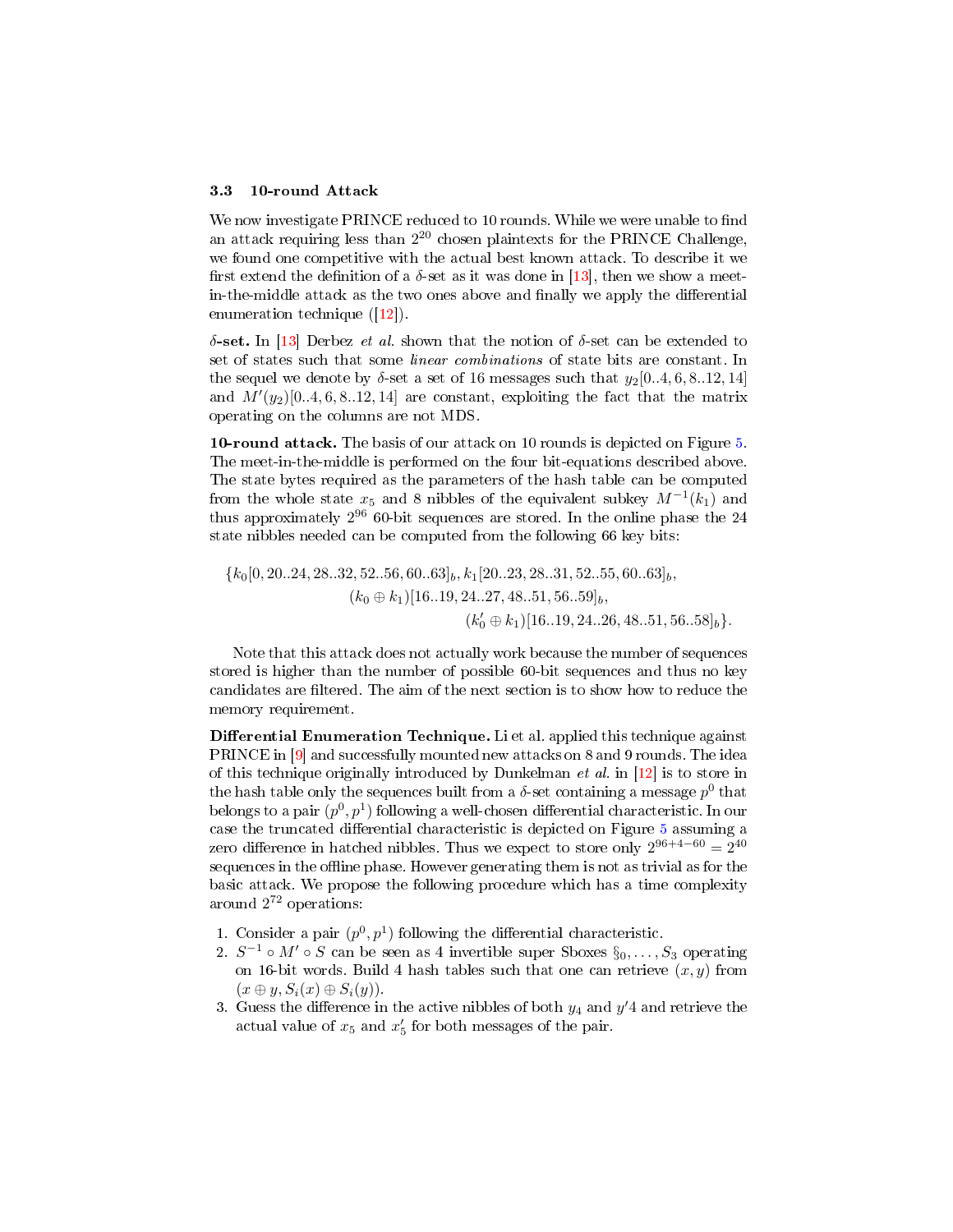<span id="page-9-0"></span>

Fig. 5: 10r attack. No difference in white nibbles. Nibbles required in online (resp. offline) phase are in gray (resp. black). Differences in dotted nibbles are known during the offline phase. Hatched nibbles play no role.

- 4. Guess the difference in the two active nibbles of the first column of  $y_3$  and get back the actual values of  $y_4[2, 5, 8, 15]$ .
- 5. Combined with the knowledge of  $x_5$  this leads to the knowledge of the four key nibbles  $M^{-1}(k_1)[2, 5, 8, 15]$ . Use them to partially encrypt  $x'_5$  and check if the difference in the first column of  $y'_3$  is correct.
- 6. Use  $M^{-1}(k_1)[15]$  to partially decrypt  $y_4$  and get the difference in  $x_2[15]$  and check its correctness. Do the same for the difference in  $x_2'[15]$ .
- 7. Guess the difference in the two active nibbles of the third column of  $y_3$  and get back  $M^{-1}(k_1)[0, 7, 11, 13]$ .
- 8. Compute the value of the missing parameters and check whether the pair follows the characteristic or not. If it does then build the 60-bit sequence from  $p^0$  and store it in the hash table.

The complexity of this procedure is dominated by the complexity of steps 4-5 which is  $2^{72}$  simple operations that we estimate to be equivalent to  $2^{69}$ encryptions. Now that the table is built the online phase is quite similar to the one of the offline phase:

- 1. Ask for a structure of  $2^{32}$  chosen plaintexts and store the ciphertexts in a hash table to identify the pairs that may follows the differential characteristic.
- 2. For each pair  $(p^0, p^1)$ :
	- (a) Guess the difference in the first column of  $y_1$  and of  $y_2$ , deduce the corresponding value of  $(k_0 \oplus k_1)[12..15]$  and  $k_1[15]$ . Store them in a hash table  $T_0$  indexed by  $k_1[15], k_0[61..63]_b$ .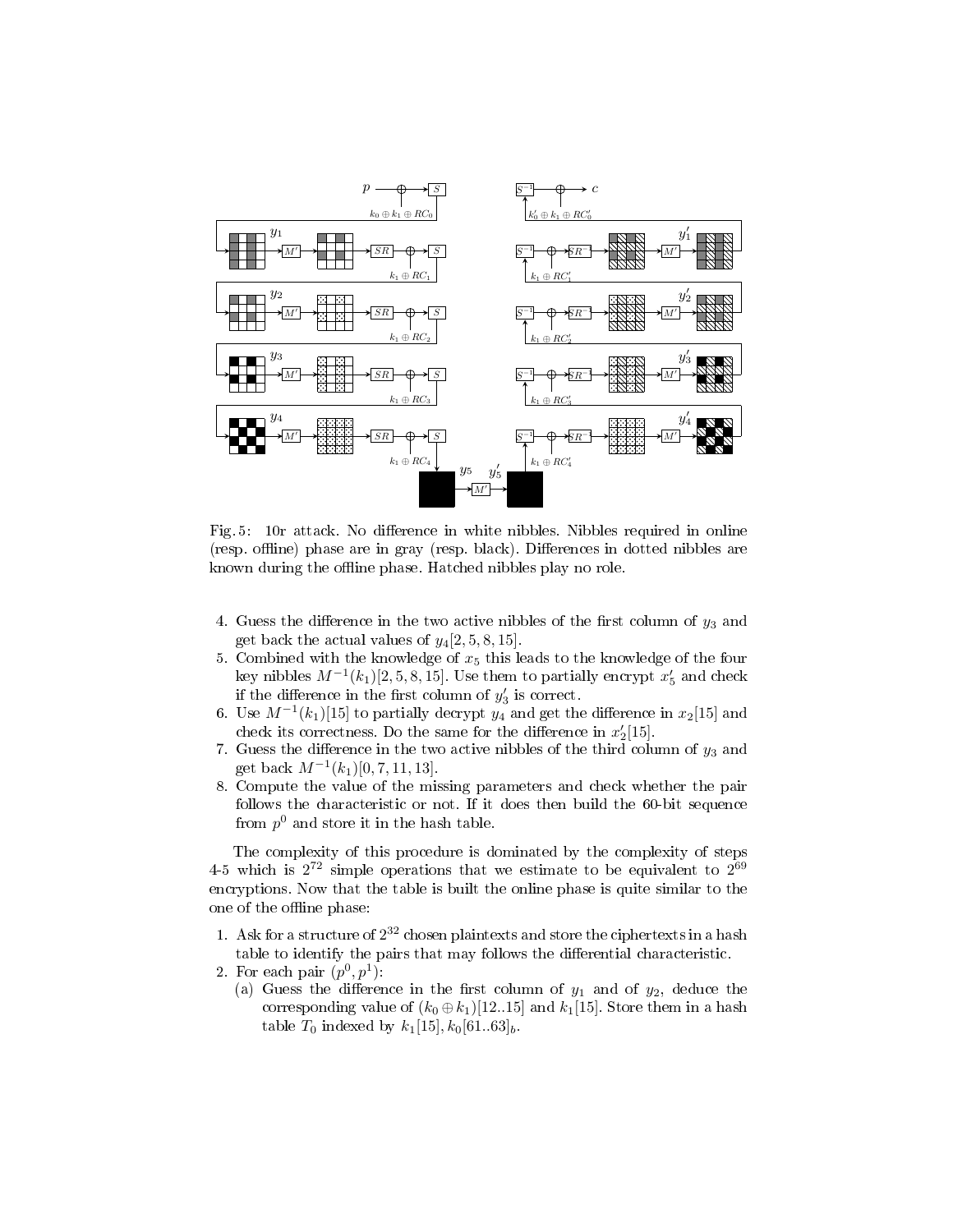- (b) Similarly compute  $(k'_0 \oplus k_1)$ [12..15] and  $k_1$ [15] from the ciphertexts and use  $T_0$  and the linear relations between  $k_0$  and  $k'$ 0 to get back the  $2^{2 \times 4+2}$ .  $2^{-7} = 2^3$  corresponding values of the key nibbles above. Store those  $2^{13}$ key candidates in a hash table  $T_1$  indexed by  $(k_0 \oplus k_1)[12..15]$ ,  $(k'_0 \oplus$  $(k_1)[12..15]$  and  $k_0[55]_b \oplus k_0[60]_b (= (k_0 \oplus k_1)[55]_b \oplus \ldots \oplus (k_0 \oplus k_1)[60]_b \oplus$  $(k'_0 \oplus k_1)[55]_b \oplus \ldots \oplus (k'_0 \oplus k_1)[59]_b \oplus k_1[60]_b).$
- (c) Repeat the two steps above but now by guessing the third column of  $y_2$  and use  $T_1$  to obtain the  $2^{2\times 13-8-8-1} = 2^9$  and store them in a hash table  $T_2$  indexed by the difference in  $y_2$ . (While the match is on 33 bits,  $(k_0 \oplus k_1)$ [12..15] and  $(k'_0 \oplus k_1)$ [12..15] only depend on four 4-bit parameters.)
- (d) Repeat the three steps above but now by guessing the third column of  $y_1$  and use  $T_3$  to finally retrieve all the  $2^{9+9-8} = 2^{10}$  key candidates.
- (e) For each key candidate identify a  $\delta$ -set from  $p^0$ , build the 60-bit sequence and check whether it belongs to the table constructed in the offline phase. If it does then try the key candidate.
- 3. Repeat the procedure until the right key is found.

As each structure contains  $2^{63}$  pairs and each of these pairs follows the differential with probability  $2^{-28-60} = 2^{-88}$ , we need  $2^{25}$  structures on average. Then, for each structure we have to study only  $2^{63-32} = 2^{31}$  pairs and for each of them we have to perform  $4 \times 2^{13} + 2^{10} \times 2^4$  simple operations estimated to approximately  $2^{12}$  encryptions. Thus this procedure has a the time complexity of  $2^{25+31+12} = 2^{68}$  encryptions and requires  $2^{25+32} = 2^{57}$  chosen plaintexts. At the end of the attack  $2^{66} \times 2^{40} \times 2^{-60} = 2^{46}$  key candidates remain. As 62 key bits are also missing performing an exhaustive search is not a valid option. Instead, the best way to recover the key is to apply several meet-in-the-middle attacks. For instance, we can assume that when a match happens we get back the corresponding values of the red nibbles in Figure [5](#page-9-0) and then deduce step by step each key bits of  $M^{-1}(k_1)$  by completing the first and the third columns of  $y'_3$  without increasing the overall complexity of the attack.

### <span id="page-10-0"></span>4 Combining Differential Attack with a SAT-Solver

#### 4.1 Attacking 4-Round PRINCE with a SAT-Solver

Encoding PRINCE as a CNF Formula The idea is to generate a CNF formula where a set p of boolean variables correspond to the 64 bits of the plaintext, c to the 64 bits of the ciphertext and  $k$  to the 128 bits of the key, and such that there exists a unique assignment of the variables satisfying the CNF corresponding to the case  $E_k(p) = c$ .

Hence, if we generate such a formula, set the variables in  $p$  and  $k$  to a chosen value and use a SAT-solver to find an assignment satisfying the CNF formula, the variables in  $c$  will correspond to the ciphertext. Solving such a formula is easy, an observation which we can relate to the fact that the evaluation of a block cipher has to be "easy" from the point of view of complexity theory.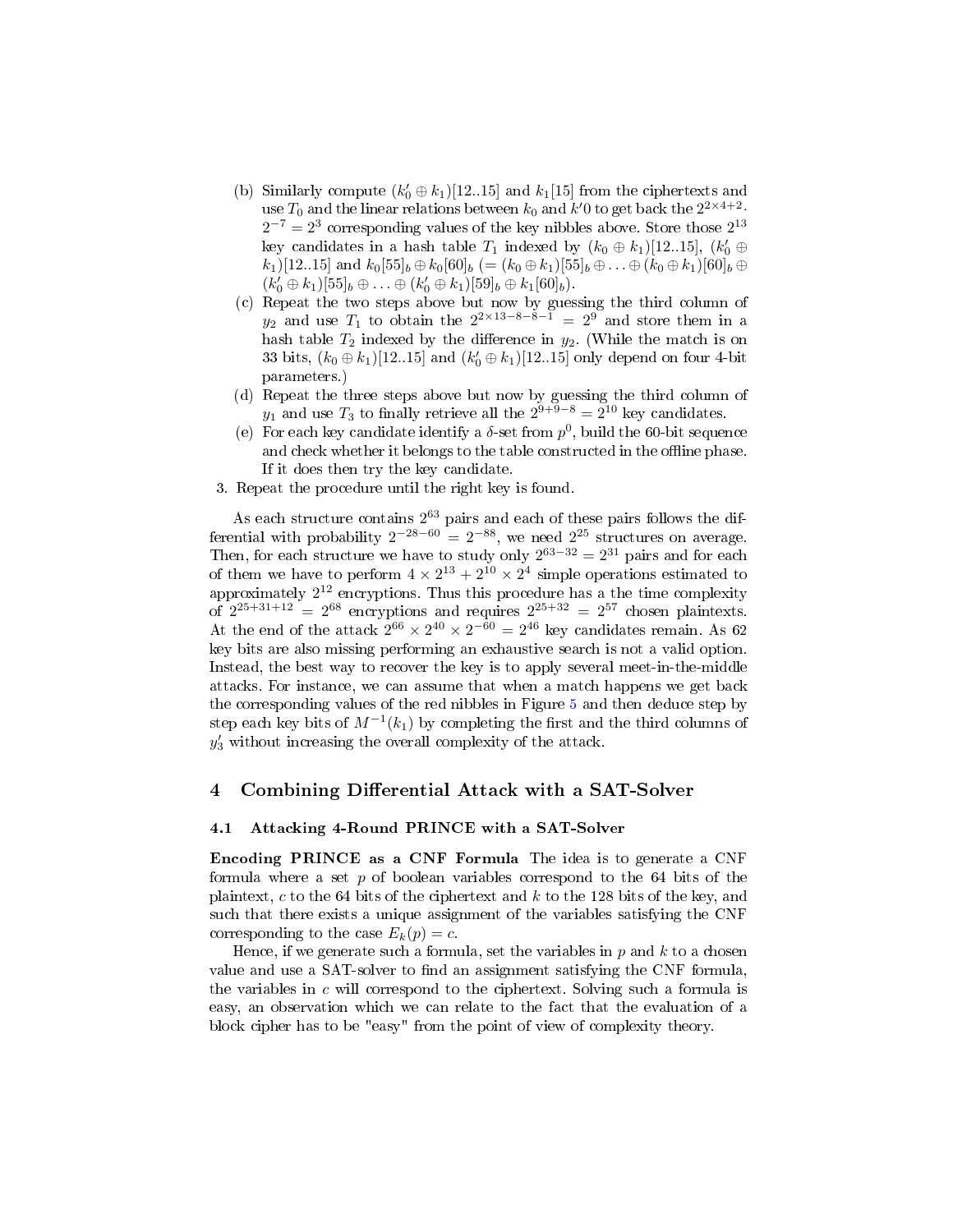Another way to use such a formula is to fix the variables in  $p$  and in  $c$ according to a known plaintext/ciphertext pair, solve the CNF and recover the key from the variables corresponding to it. Unless the number of rounds is very small (at most 3 in the case of PRINCE), solving such a system is impractical. Again, we can relate this observation to the fact that recovering the key given one or several plaintext/ciphertext pair has to be "hard". Our approach consists in using some knowledge about the internal state of the cipher to simplify the task of the SAT-solver and make such a resolution possible for a higher number of rounds.

In order to encode a PRINCE encryption as a CNF formula, we introduce several sets of 64 Boolean variables corresponding to each step of each round: one for the internal state at the beginning of the round  $(x_r)$ , one for the internal state after going throught the S-Box  $(y_r)$ , etc. We also use boolean variables corresponding to the key bits.

Our task is then to create a CNF formula connecting these variables in such a way as to ensure that, for instance if  $k[0, ..., 63]$  is fixed, it has only one solution where  $y_r[0, ..., 63]$  is indeed the image of  $x[0, ..., 63]_r$  by S, etc.

In order to encode the linear layer, we use the alternative representation of  $M'$  from [\[10\]](#page-24-9) where it was shown that  $M'$  operates on columns of 4-bits independently by first rotating them by a column-dependent number of bit and then xor-ing the hamming weight of the column in each bit. We thus add variables corresponding to the hamming weights of the columns and encode the corresponding xor's as CNF formulas. The  $SR$  operation is only a permutation of the bits so we simply set the corresponding bits to be equal.

The encoding of the S-Box is less simple to obtain. In order to find the best one, we chose to look for it directly instead of using the ANF as an intermediate step. Indeed, since the S-Box is 4x4, it is small enough for us to brute-force all clauses<sup>[1](#page-11-0)</sup> involving input and output bits and check if they hold for every input.

Doing this lead us to find 29 clauses with 3 variables. However, they are not sufficient to completely specify the S-Box so we used a greedy algorithm to find the best clauses with 4 variables to add to this encoding. In the end, we have 29 clauses with 3 variables and 9 clauses with 4 variables which are such that the only solutions of the CNF made of all these clauses are all the assignments corresponding to pairs  $(x, S(x))$  for all  $x \in [0, 15]$ .

These clauses with 3 variables can be interpreted as simple implications. For example, if  $o[3, ..., 0]_b = S(i[3, ..., 0]_b)$  then the following two clauses hold with probability is 1 :

$$
(i[1]_b \vee o[2]_b \vee o[3]_b) \wedge (i[1]_b \vee o[1]_b \vee o[2]_b).
$$

They are logically equivalent to the following implication:

$$
\overline{i[1]_b} \implies ((o[2]_b \vee o[3]_b) \wedge (o[1]_b \vee o[2]_b)).
$$

<span id="page-11-0"></span><sup>&</sup>lt;sup>1</sup> A clause is the logical OR of several variables, e.g.  $a \vee b$ ,  $a, \overline{a} \vee b \vee \overline{c}$  where  $\overline{x}$  is the negation of x.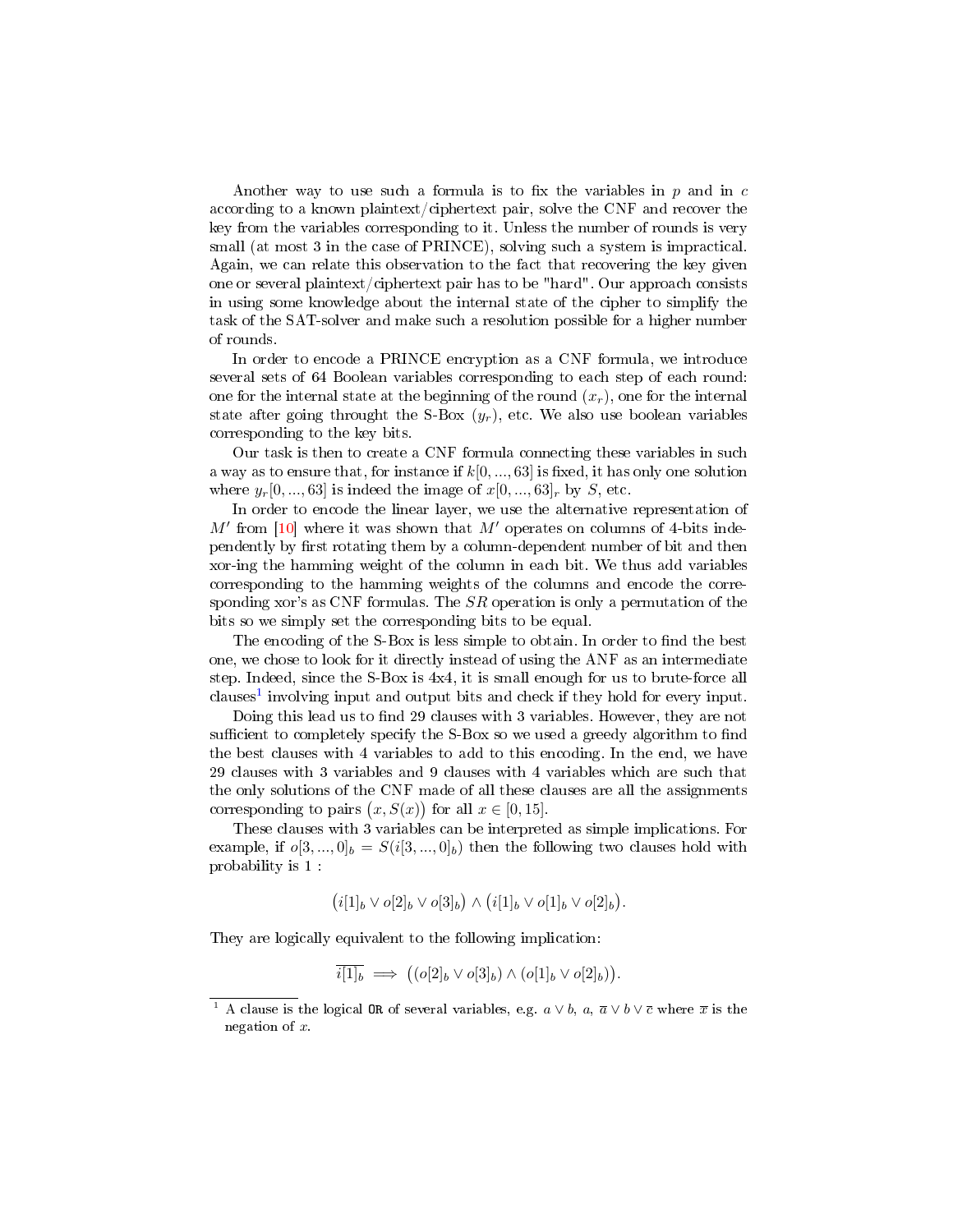**Differential Over Definition** The approach consisting in using the knowledge from a differential trail to ease the task of a SAT-solver used to attack a cryptographic primitive has been explored in [\[15\]](#page-25-1) in order to attack MD4 and MD5. The authors of this paper first use heuristic methods to find a high probability differential trail leading to a collision and then use a SAT-solver to find a pair of messages which satisfies this trail. In the same paper, we can find the following observation:

An interesting result of our experiments with SAT solvers is the importance of having a differential path encoded in the formula.

As we shall see, this also holds for block ciphers. Attacking 4 rounds PRINCEcore takes more than 10 hours if we simply encode as a CNF that some plaintext are encrypted into known ciphertexts but we can both drastically reduce this time while breaking PRINCE with its whitening keys using *differential over*definition.

**Definition 2.** We call Differential Over Definition (or DOD) the following algorithm which simplifies a CNF formula knowing that the variables correspond to bits of the internal state of an encryption following a certain trail. For all pairs of variables in the CNF, proceed as follows:

- $-I$  If they are assumed to be equal, replace all occurrences of the first one by the second one.
- $-I$  If they are assumed to be different, replace all occurrences of the first one by the negation of the second one.

While the idea behind this algorithm is simple, it is necessary for cryptographers to implement it efficiently "by hand". Indeed, the only input of a SAT-solver is a CNF formula, i.e. merely a list of clauses from which deriving what variables are equal to each other without knowledge of the structure of the problem is far from trivial. For instance, it would be necessary for the SAT-solver to "understand" that the set of clauses used to model one S-Box call all correspond to a unique function so that identical inputs lead to identical outputs; all this without having any distinction between the input and output bits. That is why differential over-definition, an easy algorithm for the cryptographer to implement, is a valuable pre-processing step when using a SAT-solver for cryptography leading to gains in time complexity of several orders of magnitude.

This algorithm can be implemented efficiently using a hashtable containing the correspondences between the variables. Once this algorithm has been run, the CNF is over defined: the solution would have been such that the equalities hold anyway but there are less variables and less clauses in the CNF. However, if the pair actually does not follow the trail, the CNF has become unsatisable. This is a difference between our work and the one described in  $[15]$ : we do not always know before hand if the CNF has a solution. We can think of this as a the trade-off between "solving one CNF known to be true" and "solving many over-defined CNF's which may or may not be true": the second approach loses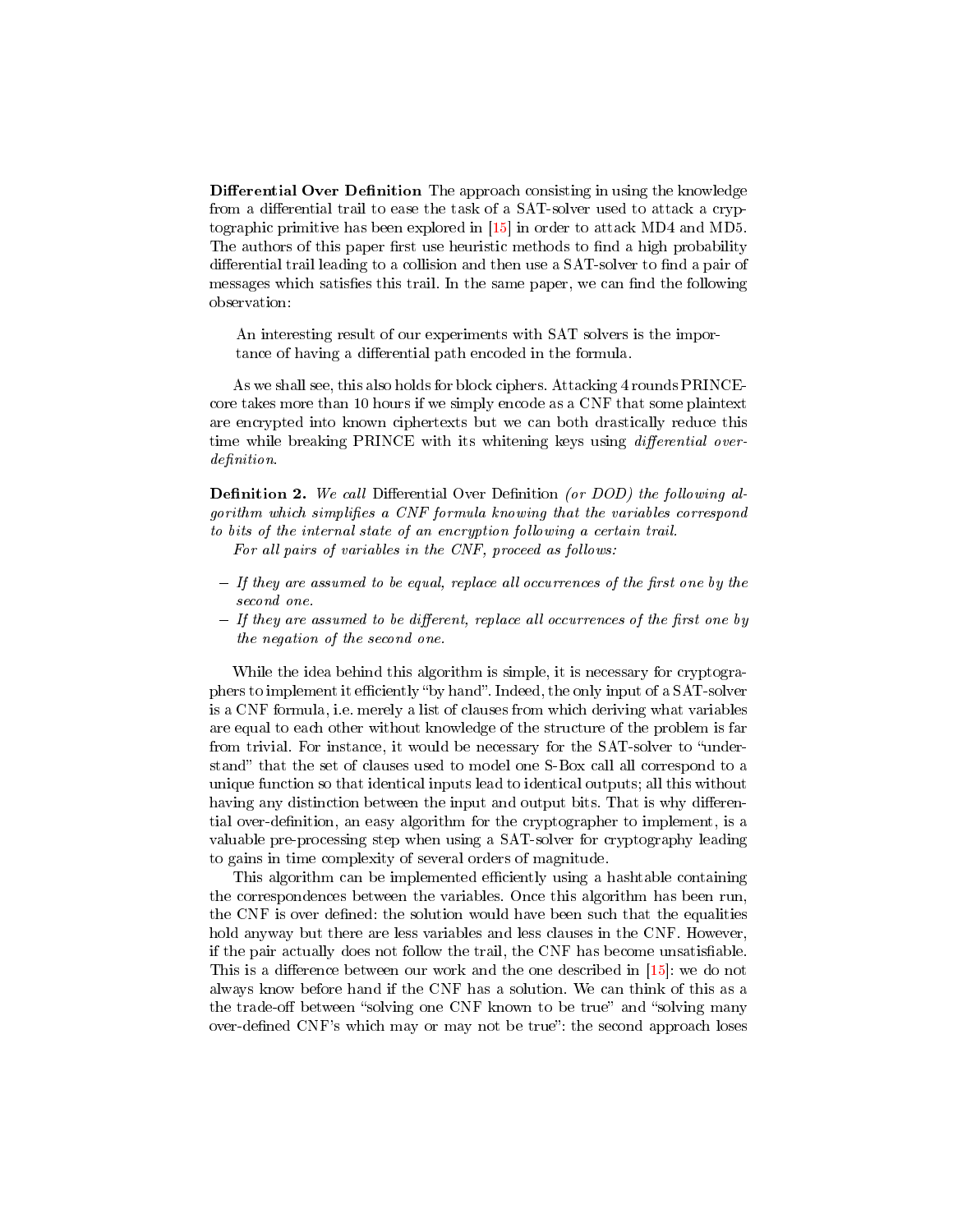time by requiring several calls to a SAT-solver but these calls take less time thanks to the over-definition.

Such an over definition can be used in different ways.

- 1. Propagating only the zero differences holding with probability 1 inside a group of 8 encryptions with many zero differences is enough to reduce the time complexity of an attack on 4 rounds from more than 10 hours to a few seconds (see below). Furthermore, such a formula is always true.
- 2. Instead of implementing an algorithm recovering the key from a pair following a particular trail by peeling of layer after layer of encryption in our attack on 6 rounds described in the remainder of this section, we simply re-used the code of our attack on 4 rounds and over-defined the CNF modeling the encryptions of right pairs according to the high probability trail we used.

We implemented the attack described in Algorithm [1](#page-13-0) to attack 4-round PRINCE (with its whitening keys) using the SAT-solver Minisat [\[16\]](#page-25-2) and obtained an average total time of 5.13s and average time spent solving the CNF of 3.06s. The designers of PRINCE did not consider SAT-based attacks but they did investigate algebraic attacks. They manage to attack 4-round PRINCE-core in less than 2s while our attack requires about 5s to attack 4-round PRINCE, a cipher which uses twice as much key material.

<span id="page-13-0"></span>Algorithm 1 Using Differential over-Definition to enable an attack on 4-round **PRINCE** 

| Query $2^{10}$ plaintext/ciphertexts where the first 10 bits take all possible values. |
|----------------------------------------------------------------------------------------|
| Select a subset of 8 plaintext/ciphertext maximizing the number of 0-differences in    |
| the output.                                                                            |
| Encode the 8 encryptions as a CNF A.                                                   |
| Overdefine A by propagating zero-differences with probability 1.                       |
| Use a SAT-solver to retrieve the key bits from $A$                                     |
| return $k_0$    $k_1$                                                                  |

#### 4.2 Amplified Differential Trails

Our attacks rely on some differences propagating identically in different pairs. To better describe this, we introduce the following definitions.

- Encryption We call *encryption* a couple plaintext/ciphertext encrypted under a fixed key.
- **Pair** A pair is a set of two encryptions where the plaintexts are separated by a known difference.
- **Family** A family is a group of pairs with a particular structure. They are generated from a single pair  $\{(p[0],...,p[b-1]),(p'[0],...,p'[b-1])\},\$  where  $p[i]$ and  $p'[i]$  are nibbles. Suppose that the input difference covers the first three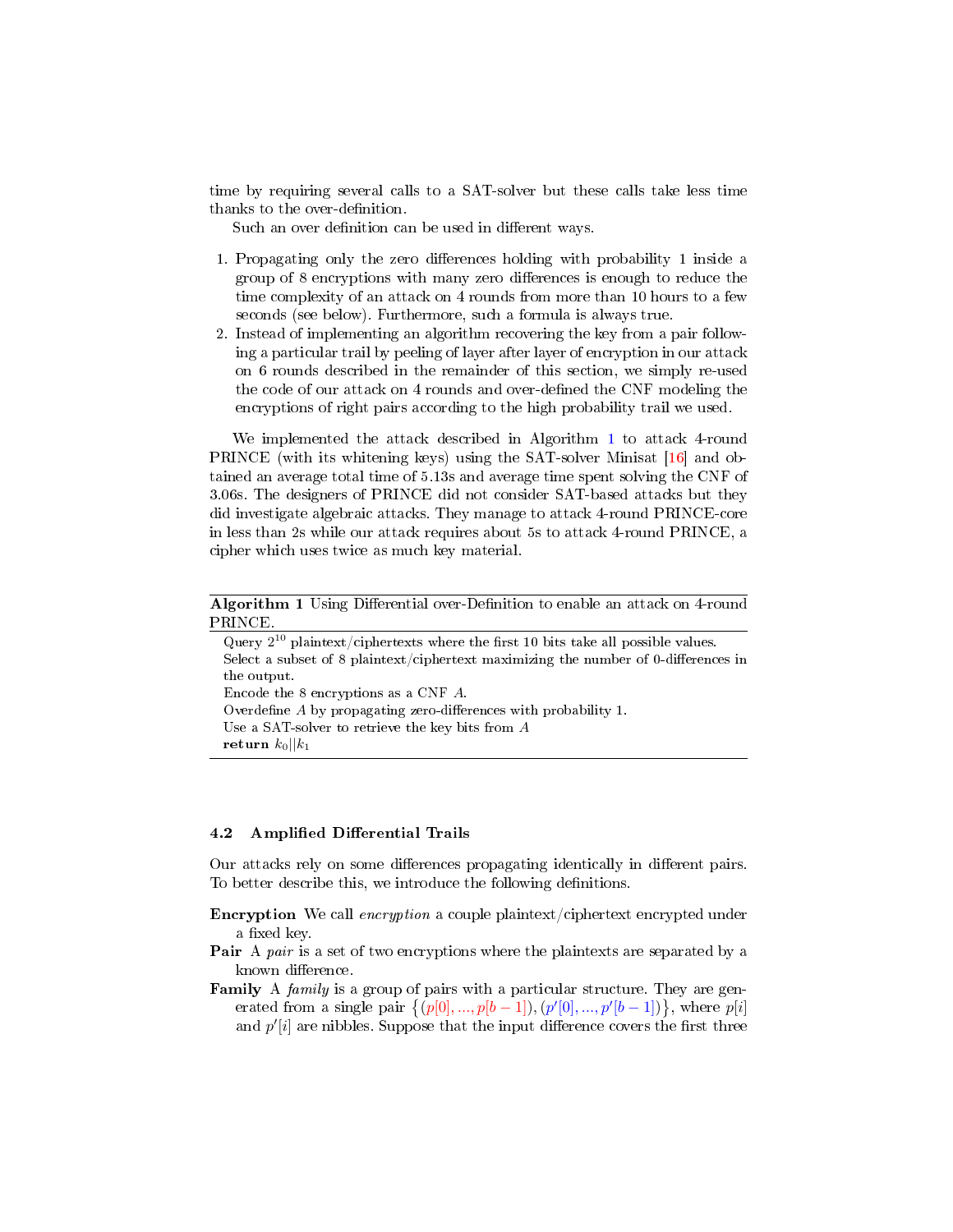nibbles so that  $p[3] = p'[3] = c[3], ..., p[b-1] = p'[b-1] = c[b-1]$  for some constants  $c[i]$ . Then the family corresponding to this pair is made by exchanging some nibbles between the two encryptions in the pair so as to obtain the following pairs:

$$
\left\{ \begin{array}{ll} (p[0], p[1], p[2], c[3], ..., c[b-1]) \\ (p'[0], p'[1], p'[2], c[3], ..., c[b-1]) \end{array} \right. \left\{ \begin{array}{ll} (p'[0], p[1], p[2], c[3], ..., c[b-1]) \\ (p[0], p'[1], p'[2], c[3], ..., c[b-1]) \end{array} \right. \\ \left\{ \begin{array}{ll} (p[0], p'[1], p[2], c[3], ..., c[b-1]) \\ (p'[0], p[1], p'[2], c[3], ..., c[b-1]) \end{array} \right. \left\{ \begin{array}{ll} (p[0], p[1], p'[2], c[3], ..., c[b-1]) \\ (p'[0], p'[1], p[2], c[3], ..., c[b-1]) \end{array} \right. \right\}
$$

Overall, if there are  $n$  nibble with non-zero differences in the input then a family is made of  $2^{n-1}$  pairs and  $2^n$  encryptions.

In the case of PRINCE, we consider differential trails where the input differences are only over one column and such that all the pairs in a family follow the same trail for the first three rounds. For example, the trails we describe in Section [4.2](#page-14-0) are either followed by all the elements in a family or none of them. A similar heuristic is used in [\[17\]](#page-25-3) to perform a multiset attack on the SASAS structure.

This behaviour comes from the fact that the transition in the trails we study depend only on the transitions occuring during the first round, which are the same in all pairs of a family, and on the actual value of some nibbles to which the difference have not had the time to propagate, which are the same in all encryptions of the structure.

<span id="page-14-0"></span>Our Trails There has already been some differential cryptanalyses of PRINCE, see for example  $[10]$ , which is the best attack to date, and also  $[18]$ .

We consider trails which are completely specified during the first 3 rounds and then propagate with probability 1 for 2.5 rounds before having spread to the full internal state. Figure  $6$  shows a first trail covering 5.5 rounds in this way which we denote  $\mathcal{T}_1$ . Each array corresponds to the differences between the internal states of two encryptions under 6-round PRINCE and each cell gives the value of the difference: light gray corresponds to a fully specified non-zero value at the nibble level (e.g. a difference of 1), dark gray to an unkown non-zero difference and white to a zero difference. A very similar trail with a probability 2 times smaller,  $\mathcal{T}_2$ , is given in Figure  $14$  (see Appendix [C\)](#page-27-1). To compute their probabilities, we use the difference distribution matrix of the S-Box. If we let the input difference be  $(1, 1, 1, 0, ..., 0)$ , then  $\mathcal{T}_1$  has a probability of  $2^{-2 \cdot 3} \cdot 2^{-2} \cdot 2^{-2-2-3} = 2^{-15}$  and  $\mathcal{T}_2$ has a probability of  $2^{-2\cdot3} \cdot 2^{-2} \cdot 2^{-2-3-3} = 2^{-16}$ .

Querying enough families at random to find one right family for any of these would require  $(2^{-15} + 2^{-16})^{-1} = 2^{14.41}$  families with an input difference over 3 nibbles, i.e.  $2^{14.41} \cdot 2^3 = 2^{17.41}$  encryptions. However, we can use structures to decrease this complexity.

We note that the input differences which might lead to an output difference of 1 are those listed in Table [2.](#page-16-1) As we can see, the second bit from the right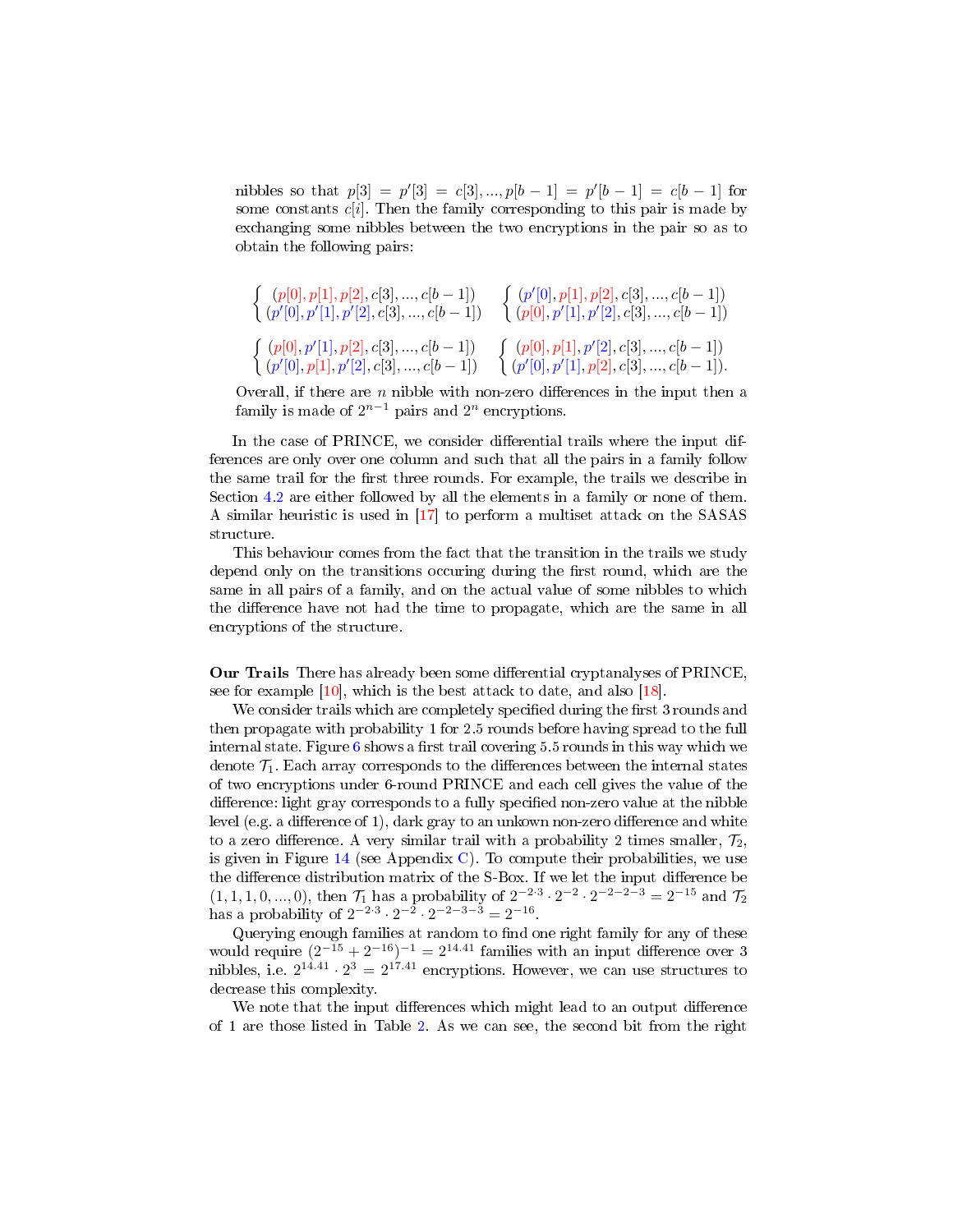<span id="page-15-0"></span>

Fig. 6: The 5.5 rounds trail  $\mathcal{T}_1$ .

in little-endian notation is only involved in 0x2 and 0xb which, taken together, only have a probability of  $1/4$  of leading to a difference of 1. Hence, we use the following structures where  $\mathbf b$  is a bit taking all possible values and  $\mathbf c$  is constant accross the structure:

### bbcb bbcb bbcb cccc cccc ... cccc.

We found experimentally that such structures contain several<sup>[2](#page-15-1)</sup> right families with probability  $2^{-5.9}$  on average when we take into account all possible input differences, i.e.  $(\delta, \delta', \delta'', 0, ..., 0)$  where  $\delta, \delta', \delta'' \in \{1, 4, c, d\}$ . Hence, obtaining at least 2 right families only requires about  $2^{9+5.9} = 2^{14.9}$  queries to the encryption oracle on average.

Filtering Right Pairs Full diffusion has been achieved by the 6-th round. Thus, we guess 16 bits of key material to be able to partially invert the last round on one column. A guess leads to the correct nibble having a zero difference in every

<span id="page-15-1"></span><sup>&</sup>lt;sup>2</sup> Actually, a structure of size  $2^{12}$  where the first three nibbles take all values contains 64 right families with probability about  $2^{-5.9}$ . If we reduce these to form the structures of  $2^9$  plaintext/ciphertext encryptions we described, only some of these 64 families are still present, hence the presence of either 0 or several right families in a structure.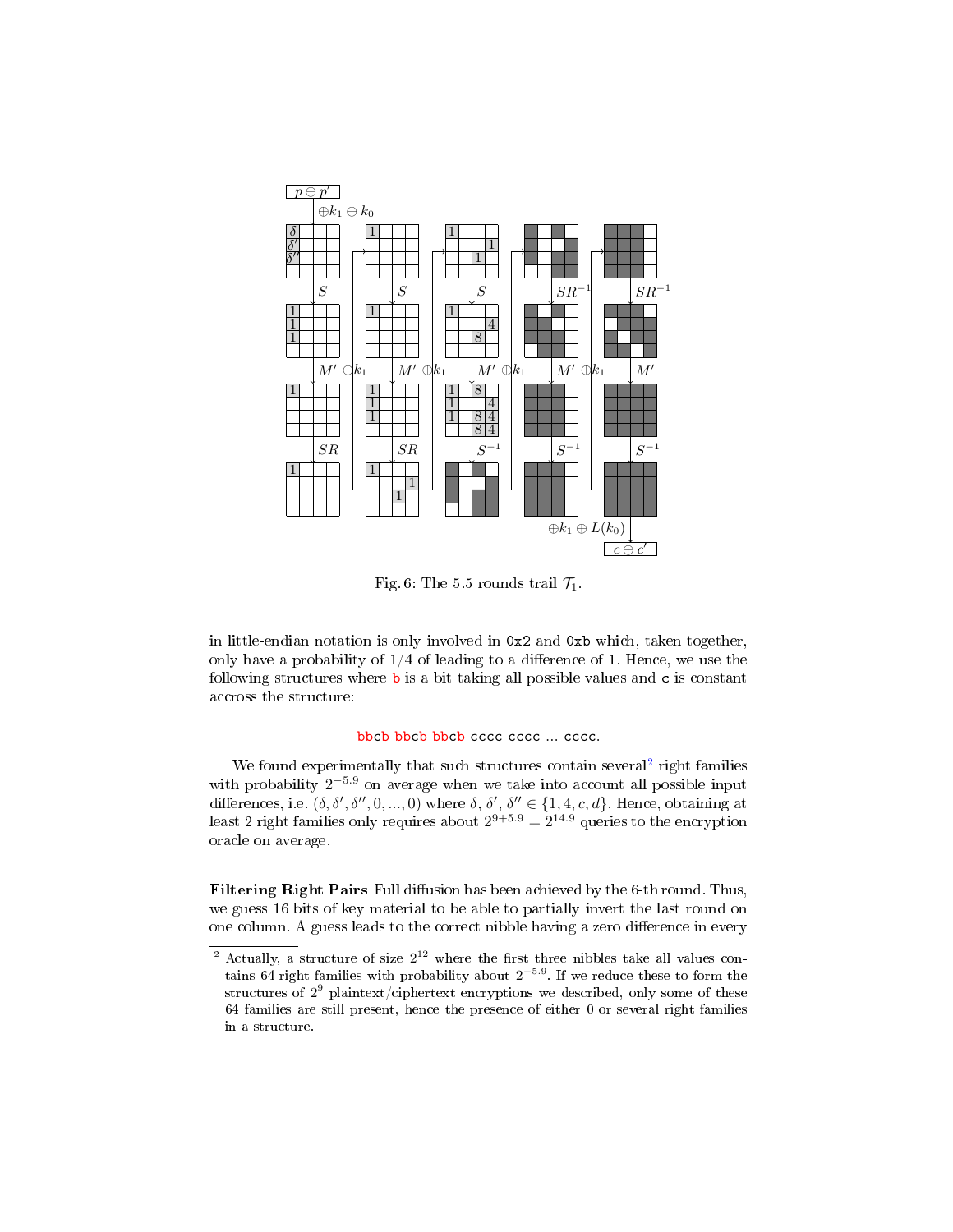<span id="page-16-1"></span>Table 2: Input differences which might be mapped to a difference of 1 by the S-Box of PRINCE.

| 1/4<br>0001<br>0x1<br>1/8<br>0010<br>0x2<br>1/8<br>0100<br>0x4<br>1/8<br>1011<br>0xb<br>1/4<br>1100<br>0xc<br>1/8<br>1101<br>0xd | Hexadecimal Binary Probability |  |
|----------------------------------------------------------------------------------------------------------------------------------|--------------------------------|--|
|                                                                                                                                  |                                |  |
|                                                                                                                                  |                                |  |
|                                                                                                                                  |                                |  |
|                                                                                                                                  |                                |  |
|                                                                                                                                  |                                |  |
|                                                                                                                                  |                                |  |

pair of the family with probability  $2^{-4\cdot 4} = 2^{-16}$ . We repeat this independently over each column and obtain either 64 bits of key material or none at all. Since there are either several right families or none at all in the structures we consider, we only return the key guesses which come from several families as well as the corresponding families.

This is a powerfull filter: while we expect each family from the structure to yield about one 64 bits candidates, the probability to have a collision is very  $\mathrm{small}^3$  $\mathrm{small}^3$ 

### 4.3 Differential Attacks on 6-Round PRINCE

Pseudo-code describing our attack on 6-round PRINCE is provided in Algorithm [2.](#page-17-0)

We ran this attack 10 times and found that about  $2^{5.75}$  structures were needed on average. The filtering step is the most time consuming: finding a right pair requires about 1h 30min but the SAT-solver requires about 0.5s to recover the full key or (rarely) to discard the pair. For this reason, we approximate the complexity of this attack by the complexity of its filtering step. We query  $2^{5.9}$ structures of 2 9 encryptions and, for each, encryption, we invert the last round by guessing  $2^{16}$  bits of key material for each of the  $2^2$  columns. Hence, this attack requires about  $2^{5.9+9+16+2} = 2^{32.9}$  partial decryptions and  $2^{14.9}$  chosen/plaintexts. Memory complexity is dominated by the SAT-solver but is (well) below 1 Go, i.e. (well) below  $2^{27}$  64-bits blocks.

### <span id="page-16-0"></span>5 Structural Analysis of PRINCE

The  $\alpha$ -reflection introduced along with PRINCE [\[5\]](#page-24-4) is the name given to the following property of a block cipher  $E_k$ :  $E_k^{-1} = E_{k \oplus \alpha}$ . In other words there is a constant  $\alpha$  such that decryption for a key k is the same operation as encryption

<span id="page-16-2"></span><sup>&</sup>lt;sup>3</sup> Each structure yields  $2^{9-3} = 2^6$  families for each of the  $4^3$  interesting input differences so that we consider the families by groups of  $2^{12}$ . This implies that a collision has a probability of about  $\binom{2^{12}}{2}$  $\binom{12}{2} \cdot 2^{-64} \approx 2^{-41}.$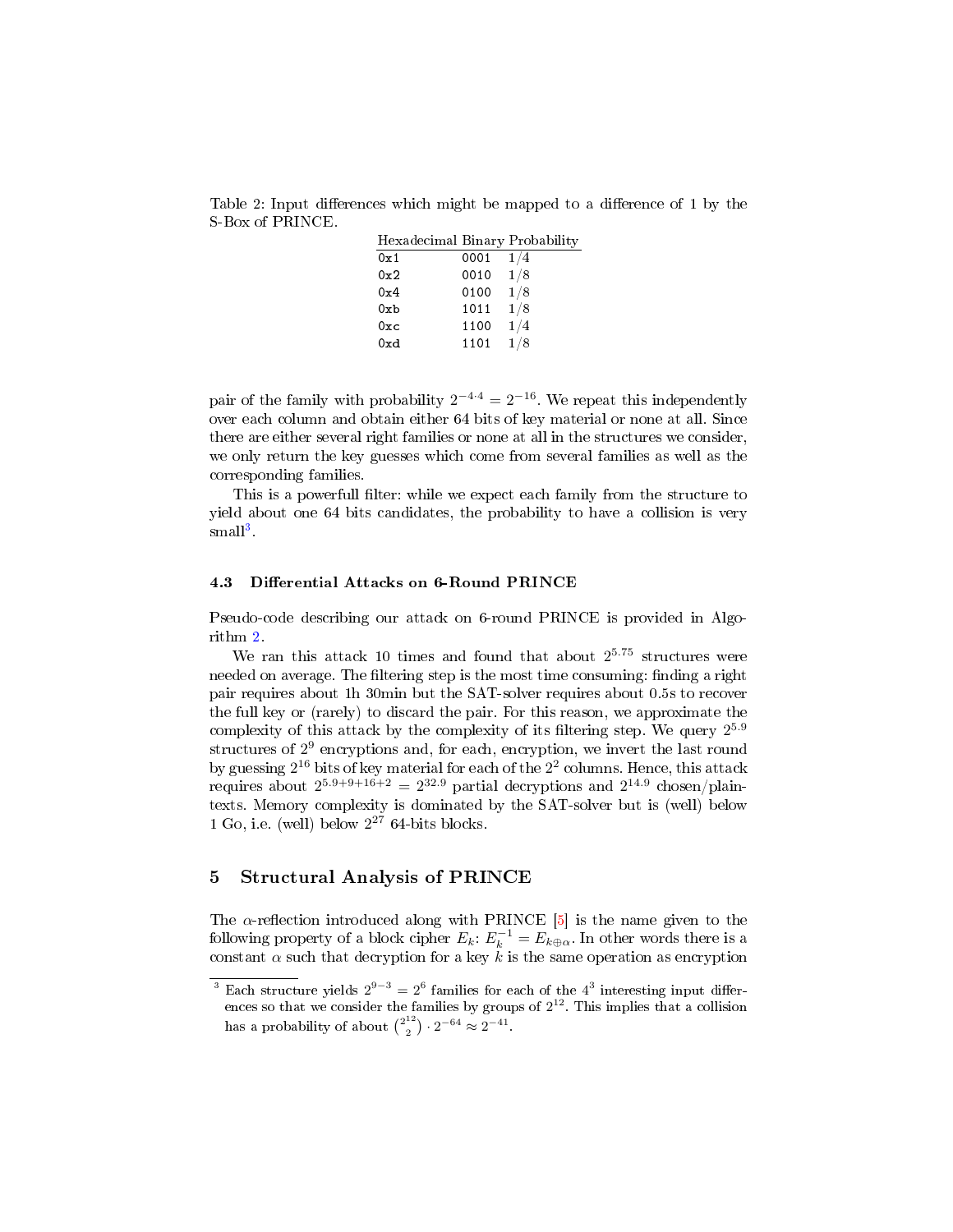<span id="page-17-0"></span>**Algorithm 2** Using trails  $\mathcal{T}_1, \mathcal{T}_2$  and a SAT-solver to recover the complete key  $k_0$ || $k_1$  of 6-round PRINCE.

while the key has not been retrieved do Query a structure  $S = ((p^0, c^0), ..., (p^{2^{12}-1}, c^{2^{12}-1})$  $H \leftarrow$  empty hashtable of lists of families indexed by 64-bits integers for all families  $F$  in  $S$  do for all columns of the internal state do for all 16-bits key guesses  $k_{16}$  do for all pairs in  $\mathcal F$  do Invert key addition for the column using  $k_{16}$ Invert  $S^{-1}$  for the column Invert  $M'$  for the column end for if the correct nibble has a zero difference in all pairs then store  $k_{16}$ end for end for Combine all guesses from each column into 64-bits guesses for all 64-bits guesses  $k_{64}$  append F to  $H[k_{64}]$ end for for all  $k_{64}$  among the keys of H do if  $H[k_{64}]$  contains strictly more than 1 element then for all families  $\mathcal F$  in  $H[k_{64}]$  do Generate a CNF  $A$  encoding all encryptions in  $\mathcal F$  with same key such that  $k_1 + L(k_0) = k_{64}$ . for all trails  $\mathcal{T}$  in  $\{\mathcal{T}_1, \mathcal{T}_2\}$  do  $B \leftarrow DoD(A, \mathcal{T})$ if B is satisfiable then retrieve  $k_0||k_1$  from the solution of B and return it end for end for end if end for end while

under key  $k \oplus \alpha$ . PRINCE-core implements this property by having a three-parts structure as decribed here:

$$
E_{c,k_1} = F_{k_1 \oplus \alpha}^{-1} \circ I \circ F_{k_1},
$$

where  $F_k$  corresponds to 5 rounds of a classical Substitution-Permutation Network construction and where  $I$  is an involution.

Since we are going to study the structure of the cycles of different functions in a fashion similar to the way Biryukov analysed the inner-rounds of some involutional ciphers in  $[19]$ , we define the *cycle type* of a permutation.

**Definition 3.** The cycle type of a permutation  $\pi$  is an (ordered) multiset containing the cycle lengths of the permutation. The cycle type of  $\pi$  is denoted by  $\mathcal{L}(\pi)$ .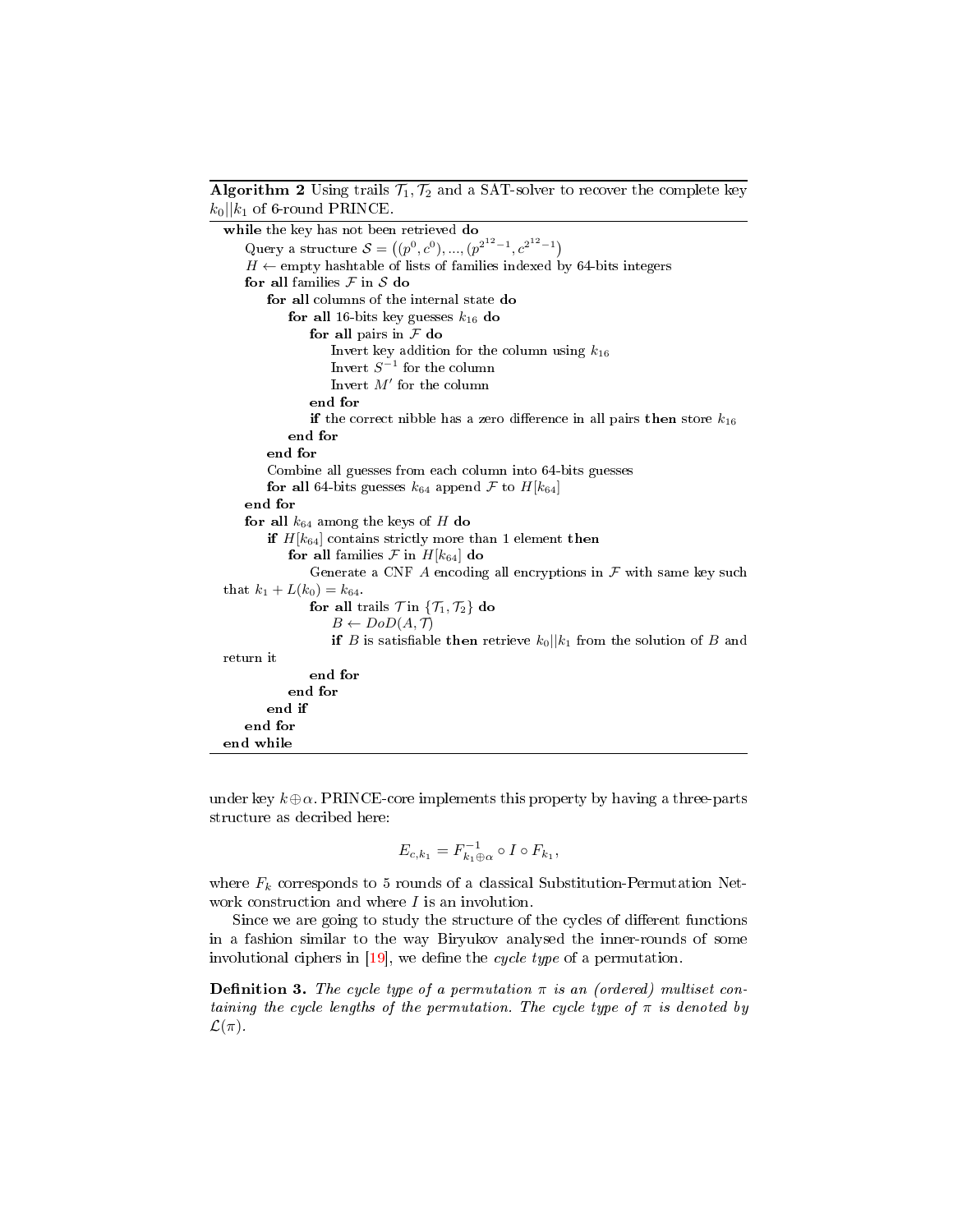In what follows, we do not represent the round constants for the sake of simplicity. However, not only do our result hold in their presence but we could actually generalize them to any key schedule preserving the fact that the subkeys of symmetric rounds have a XOR equal to  $\alpha$ .

### 5.1 Small Cycles in Round-Reduced PRINCE

The central involution is  $I = S^{-1} \circ M' \circ S$ . Therefore, it is isomorphic to  $M'$ , a linear involution operating on each column of the internal state independently. It is easy to check experimentally the result given in  $[7]$  stating that M' has exactly  $2^{32}$  fixed points, meaning that I also has  $2^{32}$  fixed points. Therefore, I has  $2^{32}$  cycles of length 1 and  $2^{63} - 2^{31}$  cycles of length 2.

The cycle type of  $I^{\alpha}: x \mapsto I(x) \oplus \alpha$  is more sophisticated but still contains a fair amount of small cycles. After noting that both I and  $x \mapsto x \oplus \alpha$  operate on each column of the internal space independently, we denote  $I_i^{\alpha}$  the restriction of  $x \mapsto I(x) \oplus \alpha$  to column i and  $I_i$  that of I. Since each of the  $I_i^{\alpha}$ 's operates only on a space of size  $2^{16}$ , it is easy to generate their complete cycle structures independently by searching the whole space. Each  $I_i^{\alpha}$  has a cycle type made of many "small" cycles, the largest having a length of 2844. This is explained by the fact that both I and  $x \mapsto x \oplus \alpha$  are involutions and each column of I has exactly  $2^8$  fixed points. Thus, most of the cycles have a particular structure<sup>[4](#page-18-0)</sup> described in [\[20\]](#page-25-6) which we recall in Figure [7.](#page-18-1) We remark that to each cycle of  $I_i^{\alpha}$  correspond two fixed points of  $I_i$ .

<span id="page-18-1"></span>

Fig. 7: The structure of a cycle of  $I_i^{\alpha}$  for  $i \in [0,3]$ .

After generating the cycle type for each  $I_i^{\alpha}$ , we combine them to obtain the cycle type of  $x \mapsto I(x) \oplus \alpha$  using Algorithm [3.](#page-19-0) The cycle type of this function is too complex to be printed completely but some information extracted from it is given in Table [3.](#page-19-1) If we pick x uniformly at random, the expected length of the cycle it is on is  $2^{30.7}$ .

Recall that  $E_{k_1}^{c,4}$  is the permutation of  $\{0,1\}^{64}$  corresponding to an encryption under key  $k_1$  by PRINCE-core reduced to 4 rounds. Then  $x \mapsto E_{k_1}^{c,4}(x) \oplus \alpha$  has the

<span id="page-18-0"></span>While there are some cycles which do not have this structure, they are a small minority: for  $f_0$ , 256 elements out of 65536 are on such cycles, 64 for  $f_1$ , 8 for  $f_2$  and 194 for  $f_3$ .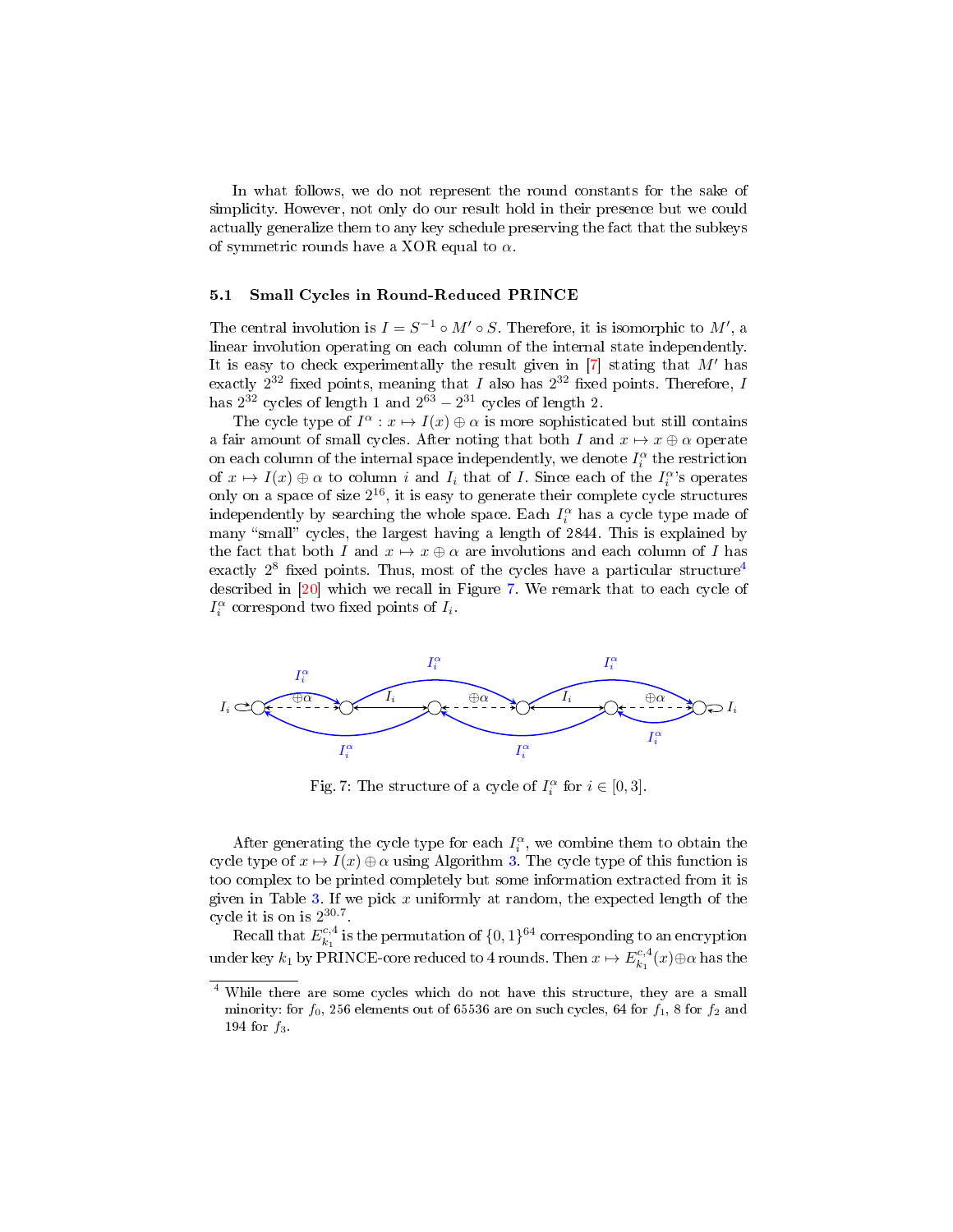<span id="page-19-0"></span>Algorithm 3 Generating the cycle type of  $I^{\alpha}$  from those of its columns.

for  $i \in [0,3]$  do  $\mathcal{L}_i \leftarrow$  List of the cycle length of  $I_i^{\alpha}$ end for  $\mathcal{L} \leftarrow$  Hashtable indexed by integers for  $(\ell_0, \ell_1, \ell_2, \ell_3) \in \mathcal{L}_0 \times \mathcal{L}_1 \times \mathcal{L}_2 \times \mathcal{L}_3$  do  $\ell \leftarrow \operatorname{lcm}(\ell_0, \ell_1, \ell_2, \ell_3)$  $\mathcal{L}[\ell] \leftarrow \mathcal{L}[\ell] + \ell^{-1} \cdot \prod_{i=0}^3 \ell_i$ end for return L

<span id="page-19-1"></span>

|               |             | Cycle Length $\ell$ #{cycles of length $\ell$ } $P \ell(x) = \ell, x$ drawn uniformly |
|---------------|-------------|---------------------------------------------------------------------------------------|
|               | O           | 0                                                                                     |
| 2             | $2^7$       | $2^{-57}$                                                                             |
| 4             | $2^{10.25}$ | $2^{-53.75}$                                                                          |
| 8             | $2^{15.46}$ | $2^{-48.54}$                                                                          |
| 10080         | $2^{33.06}$ | $2^{-17.63}$                                                                          |
| 110880        | $2^{31.96}$ | $2^{-15.27}$                                                                          |
| $\leq 2^{10}$ |             | $2^{-22.4}$                                                                           |
| $\leq 2^{15}$ |             | $2^{-12.4}$                                                                           |
| $< 2^{24}$    |             | $2^{-4.1}$                                                                            |

Table 3: Information about the cycle type of  $I^{\alpha}$ , where  $\ell(x)$  is the length of the cycle on which  $x$  is.

same cycle type as  $I^{\alpha}$  due to the cancellation of the last round of one encryption with the first round of the next. Indeed, to each cycle of this function corresponds one of  $I^{\alpha}$ , as illustrated in Figure [8](#page-20-0) where a cycle  $(x_0, x_1, x_2, x_3)$  of length 4 of  $x \mapsto E_{k_1}^{c,4}$  is represented along with the corresponding cycle of  $I^{\alpha}$  (dashed line).

A first consequence of these observations is the existence of a distinguisher for 4-round PRINCE-core requiring about  $2^{27.4}$  adaptatively chosen plaintexts. As stated in Table [2,](#page-16-1) an element picked at random is on a cycle of length at most  $2^{15}$  with probability  $2^{-12.4}$ . Therefore, we repeat multiple times the experiment consisting in picking an element  $x$  uniformly at random and then check if it is on a cycle of length at most  $2^{15}$  by iterating  $x \mapsto E_{k_1}^{c,4}(x) \oplus \alpha$  at most  $2^{15}$ . The experiment is a success if x is on a cycle of length at most  $2^{15}$ . If the permutation is  $E_{k_1}^{c,4}$  for some  $k_1$ , then its probability of success is  $2^{12.4}$  but if the permutation is a random permutation<sup>[5](#page-19-2)</sup>, then the probability of success becomes  $2^{-49}$ . We confirmed experimentally the success probability of this experiment for  $E_{k_1}^{c,4}$ .

<span id="page-19-2"></span> $5$  Recall that the probability for x to be on a cycle of length  $\ell$  for a permutation of  $[0, N-1]$  is equal to 1/N. Hence, the probability that the length is smaller than  $2^{15}$ for a permutation of  $[0, 2^{64} - 1]$  is  $\sum_{\ell=1}^{2^{15}} 2^{-64} = 2^{-49}$ .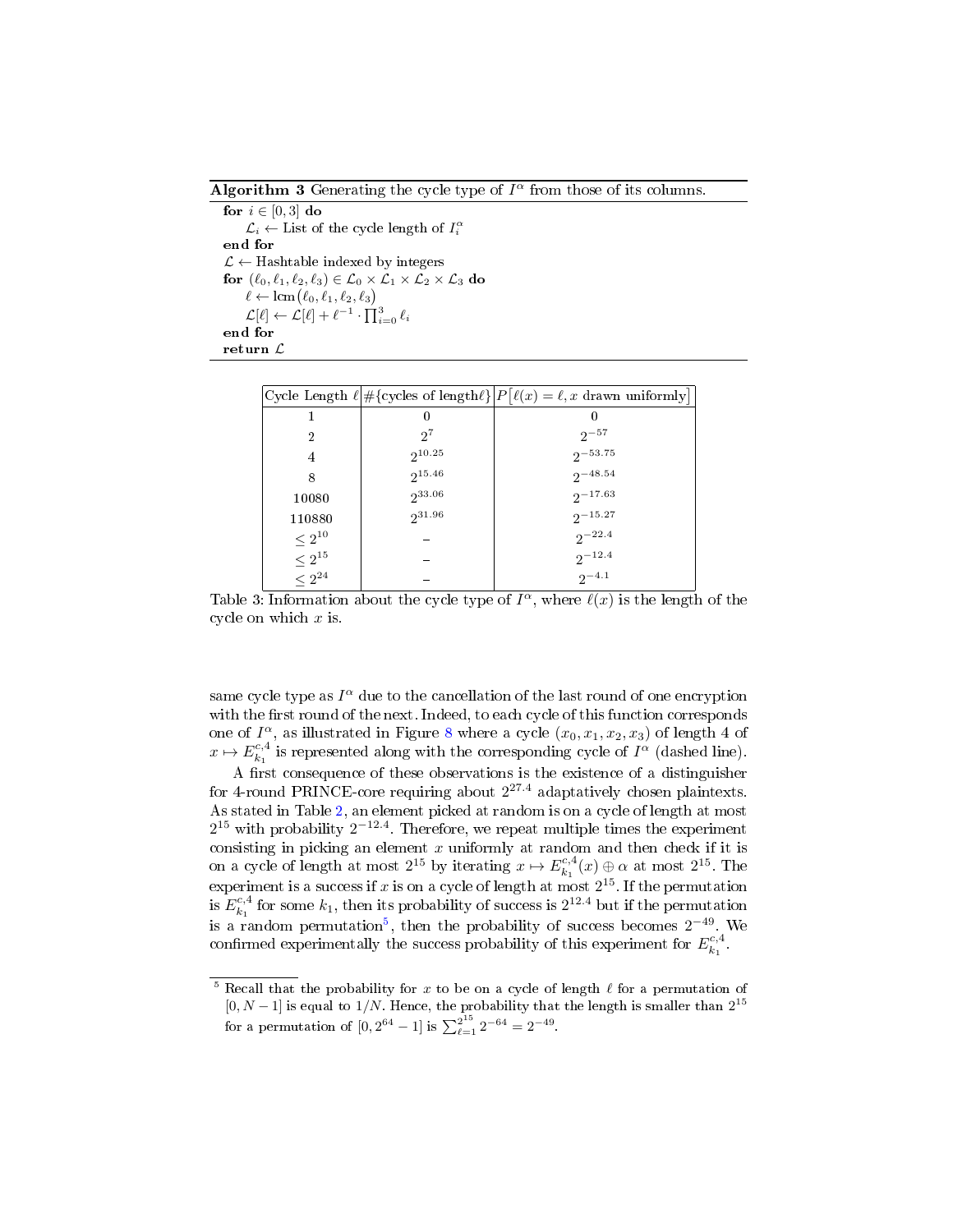<span id="page-20-0"></span>

Fig. 8: Correspondance between a cycle of  $x \mapsto E_{k_1}^{c,4}(x) \oplus \alpha$  and a cycle of  $I^{\alpha}$ .

A second consequence is the existence of "small" sets of plaintext/ciphertext encryptions where the set of the ciphertexts is the image of the set of the encryptions by a function signicantly simpler than a PRINCE encryption. This topic is studied in the next section.

### 5.2 Simplications of PRINCE's Representation

The particular cycle types of the round-reduced versions of PRINCE studied above lead to simpler alternative representations of the encryption algorithm.

Consequences of the Cycle Type of  $I$  Suppose that an encryption is such that the input of  $I$  is one of the  $2^{32}$  fixed-points of this function. Then the key addition before and after this function cancel each other so that only the addition of  $\alpha$  remains. Then, since M is linear, the operations  $M^{-1} \circ (\bigoplus \alpha) \circ M$  become simply the addition of  $M^{-1}(\alpha)$ . Thus, the 4 center rounds — minus the first and last key addition — become a simple S-Box layer which we denote  $S'$  and which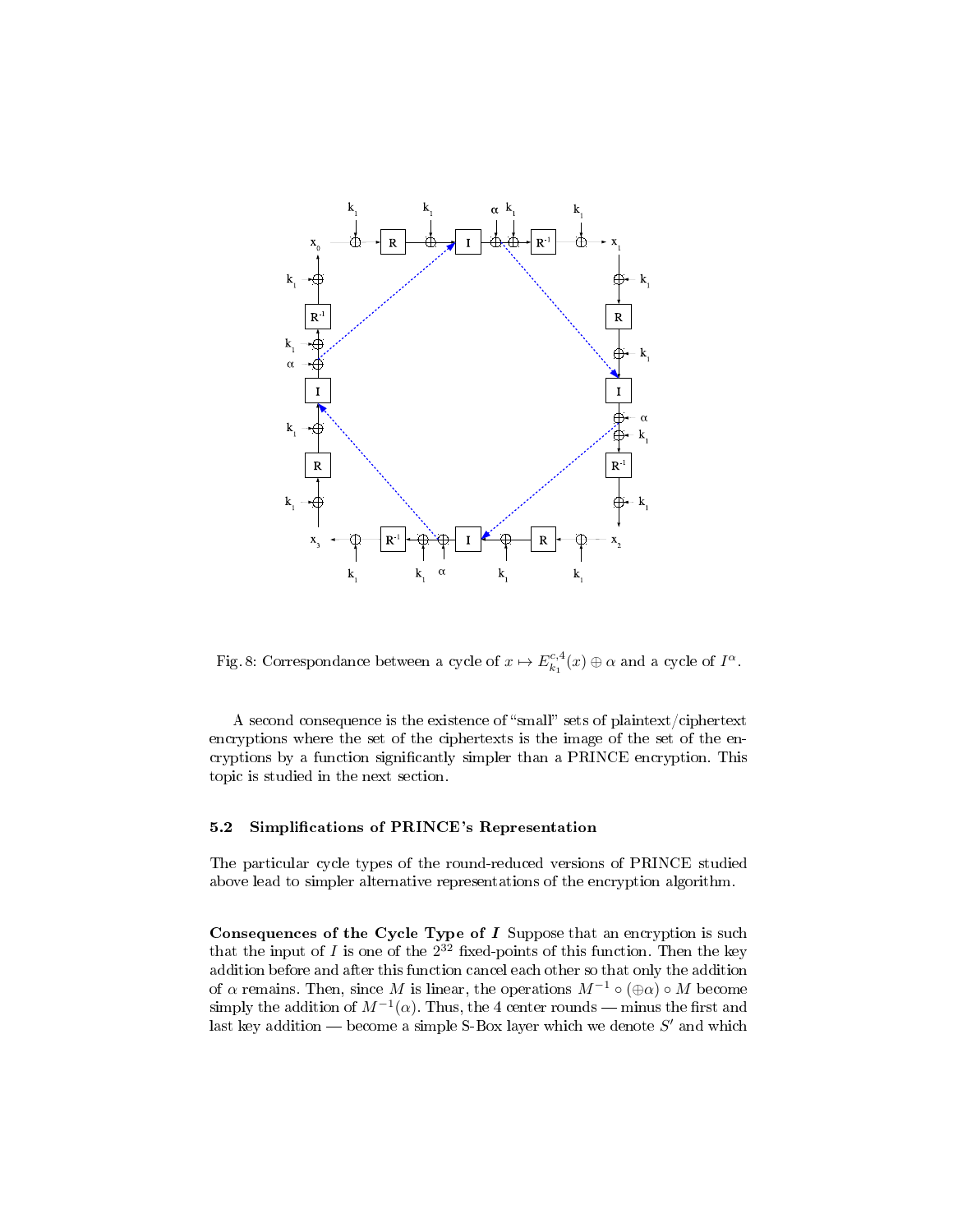is defined by

$$
S'(x) = S^{-1}(S(x) \oplus M^{-1}(\alpha)).
$$

This simplifying process is summarized in Figure [9.](#page-21-0) Note that if  $M^{-1}(\alpha)$  has any nibble equal to 0 then the function  $S'$  is the identity for this nibble. However, for the value of  $\alpha$  chosen by the designers of PRINCE, there is no such nibble.

<span id="page-21-0"></span>

Fig. 9: Simplification of the 4 center-rounds if the input of  $I$  is a fixed point.

The simplification goes further. Indeed, since  $S'$  operates only at the nibble level, it commutes with the operations  $SR$  and  $SR^{-1}$  (up to a reordering of the S-Boxes in  $S'$ ). Therefore, if we add one round before and one round after  $S'$ , we can replace  $SR^{-1} \circ S' \circ SR$  by  $S''$  where  $S''$  is another S-Box layer. Hence, 6-round of PRINCE operate on each column of the internal state independently: each output bit depends only on 1[6](#page-21-1) bits of the input, 28 bits<sup>6</sup> of  $k_1$  and at most 18 bits of  $k_0$ . This simplification is summarized in Figure [10.](#page-22-0)

Similar simplifications occur if instead of having a fixed point we have a particular collision between two encryptions. This setting corresponds to the socalled mirror slide attack described by Dunkelman et al. in [\[21\]](#page-25-7). Consider two encryptions  $(p^0, c^0)$  and  $(p^1, c^1)$  by PRINCE-core as follows

$$
c^{0} = E_{c,k_1}(p^{0}) = (F_{k_1 \oplus \alpha}^{-1} \circ I \circ F_{k_1})(p^{0})
$$
  

$$
c^{1} = E_{c,k_1}(p^{1}) = (F_{k_1 \oplus \alpha}^{-1} \circ I \circ F_{k_1})(p^{1})
$$

which are such that  $F_{k_1}(p^0) = I(F_{k_1}(p^1))$ . In this case, we have that

$$
c^{0} = (F_{k_{1} \oplus \alpha}^{-1} \circ F_{k_{1}})(p^{1})
$$
  

$$
c^{1} = (F_{k_{1} \oplus \alpha}^{-1} \circ F_{k_{1}})(p^{0}),
$$

where 6 rounds of  $F_{k_1\oplus \alpha}^{-1} \circ F_{k_1}$  can be simplified exactly as described and therefore only operate on each column separately.

<span id="page-21-1"></span> $6$  In each column, 16 bits from the corresponding column of  $k_1$  are used as well as 16 bits from the corresponding column of  $SR^{-1}(k_1)$ . Since the top nibble of these two sets is the same, we are left with  $32 - 4 = 28$  bits.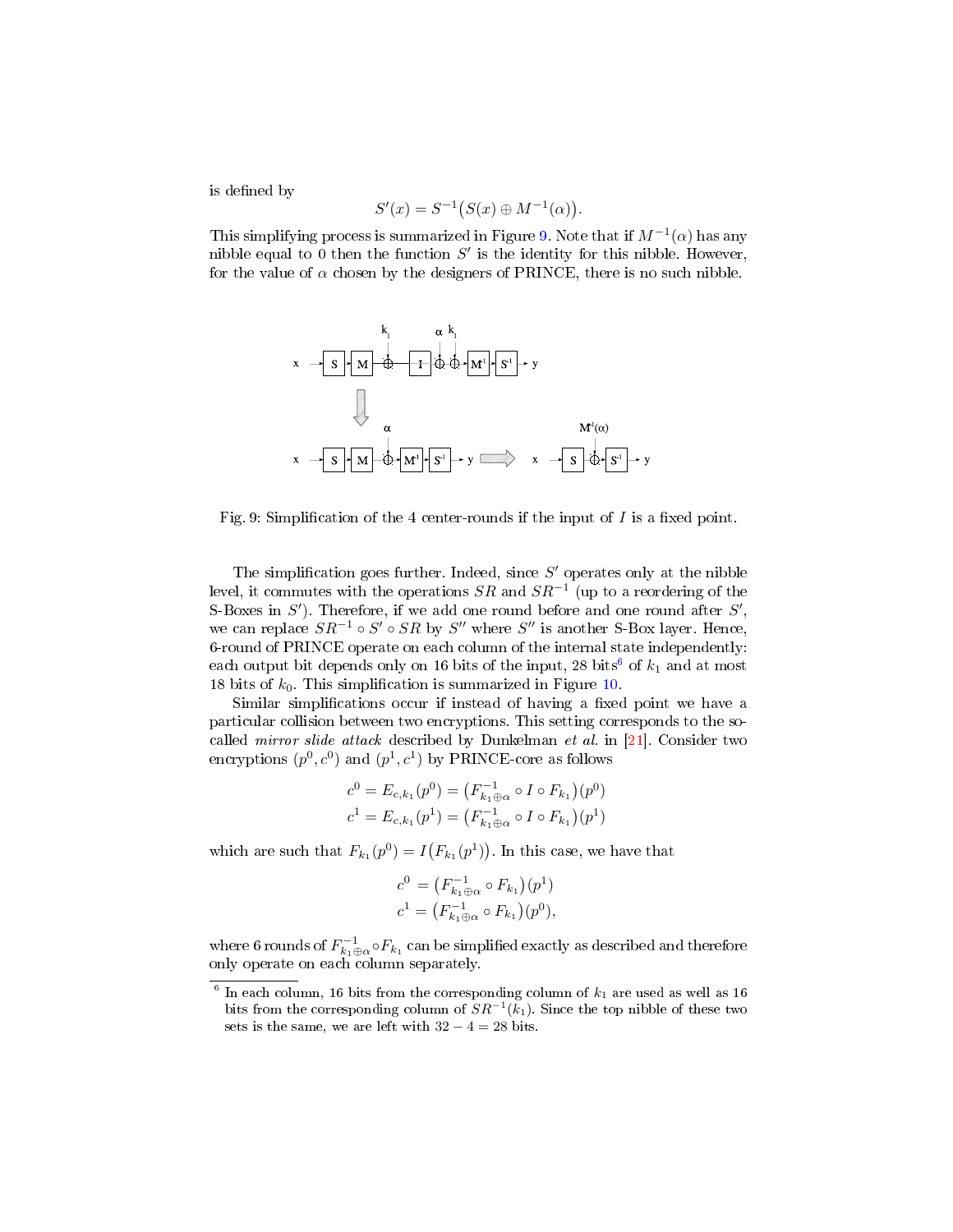<span id="page-22-0"></span>

Fig. 10: Simplification of the 6 center-rounds if the input of  $I$  is a fixed point.

In conclusion, if an encryption is such that the input of  $I$  is a fixed-point of this function or if two encryptions form a mirror slide pair, then 4 rounds of PRINCE consist simply in 16 parallel operations on each nibble and 6 rounds of PRINCE in 4 parallel operations on each column.

Consequences of the Cycle type of  $I^{\alpha}$  Consider a sequence of plaintexts  $(p^0, \ldots, p^{\ell-1})$  and their corresponding ciphertexts  $(c^0, \ldots, c^{\ell-1})$  such that the input  $x_5^i \oplus k_1$  of the sixth round for the plaintext  $p^i$  is the image of  $x_5^{i-1} \oplus k_1$ by  $I^{\alpha}$ . We call such a sequence a *cycle set* and we give a representation of such a sequence on Figure [11:](#page-23-0) if two values are equal then they are connected by a line; red lines correspond to the cycle of  $I^{\alpha}$  this set is built out of and blue lines correspond to the propagation of these equalities through identical operations, namely  $x \mapsto k_1 \oplus R^{-1}(x \oplus k_1)$ .

There is a unique function mapping  $p^i$  to  $c^{i-1}$  in every cycle set which corresponds to the encryption algorithm where the 4 center-rounds have been removed and replaced by a simple addition of  $\alpha$ . This means that this function undergoes the simplications described above except that these cover 2 more rounds. In particular, for 6-round PRINCE-core, the function mapping  $p^i$  to  $c^{i-1}$  only operates at the nibble level and, for 8-round PRINCE-core, it operates at the column level. At least 10 rounds are necessary to obtain full diffusion out of the 12 PRINCE has.

The cycle sets we consider cover the 4 center-rounds of PRINCE but it is possible to generalize this construction to an arbitrary amount of rounds. However, the cycle set sizes are abnormaly small in this case because of the cycle type of  $I^{\alpha}$ . Indeed, a random plaintext/ciphertext pair is in a cycle set of size  $2^{30.7}$ and in a cycle set of size smaller than  $2^{15}$  with probability  $2^{-12.4}$ . In other cases, including a priori if we have a cycle covering at least 6 rounds, the expected size of a cycle set is the expected size of the cycle of a random permutation a random element is on, namely  $2^{63}$ .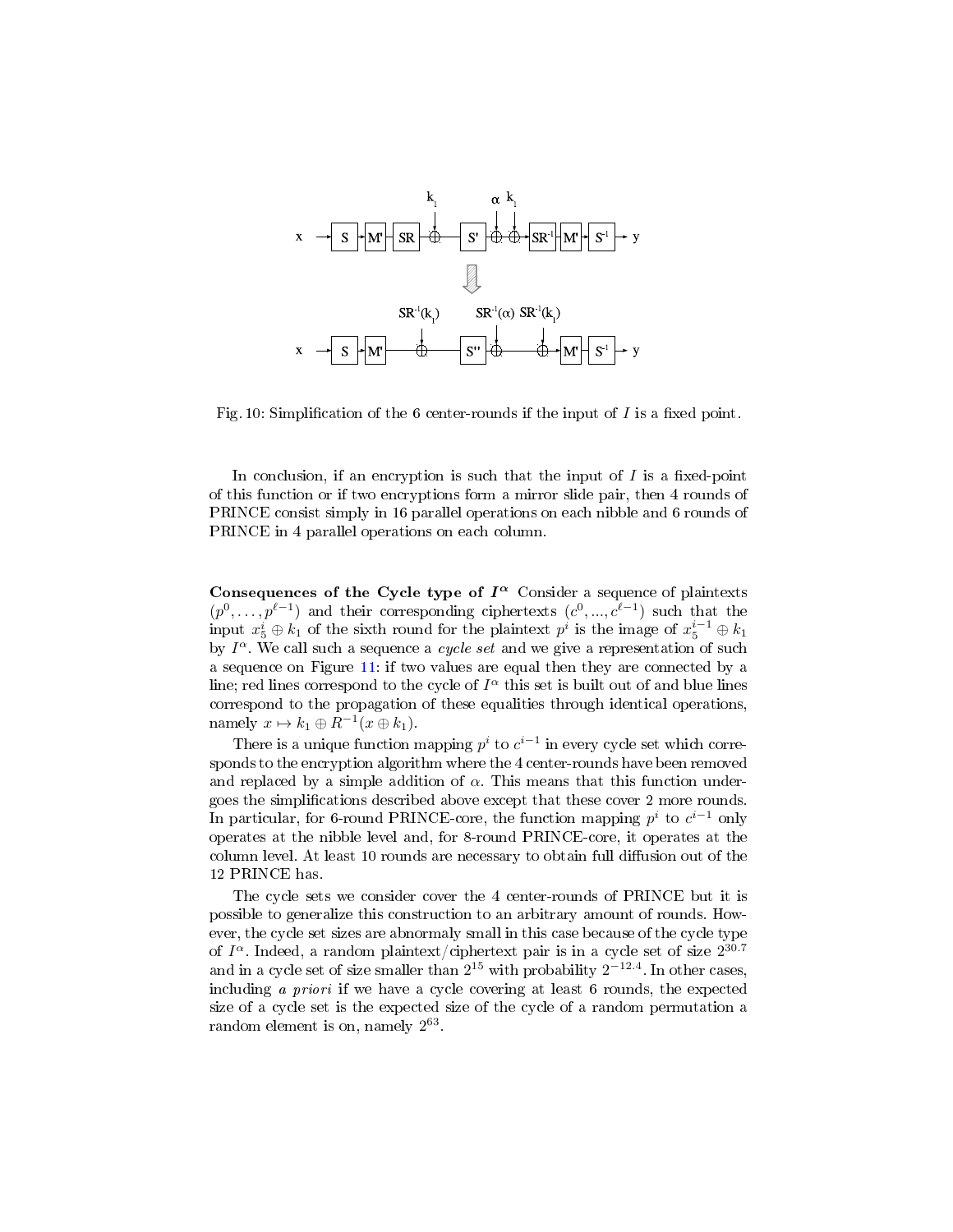<span id="page-23-0"></span>

Fig. 11: A cycle set of 6-round PRINCE-core.

Should the cycle sets of PRINCE become identifiable, the security of up to 8 rounds may be compromised as the alternative versions of the cipher we described in this Section are much weaker than the original cipher. Furthermore, since small cycles are not unlikely to be found, the data complexity of such an attack may remain feasible.

### 6 Conclusion

We looked for practical attacks which would hinder the security provided by round-reduced versions of PRINCE in a realistic framework provided by the designers of this cipher. We found that approaches based on a Meet-in-the-Middle, SAT-based or, surprisingly, differential framework can all lead to practical attacks on up to half of the rounds. We checked our results by actually implementing one of our attacks. As a matter of fact, our attacks were the best submitted to the PRINCE-challenge for 6 and 8 rounds. Furthermore, during our investigations on PRINCE we discovered a new attack on 10 rounds which despite its data complexity of  $2^{57}$  chosen plaintexts has a reasonable complexity and a very (very!) motivated adversary could run it.

We also identified some simplifications of the encryption occurring because of the small cycles of the inner-rounds of this block cipher, thus shedding new light on the consequences of the  $\alpha$ -reflection as it is implemented in PRINCE.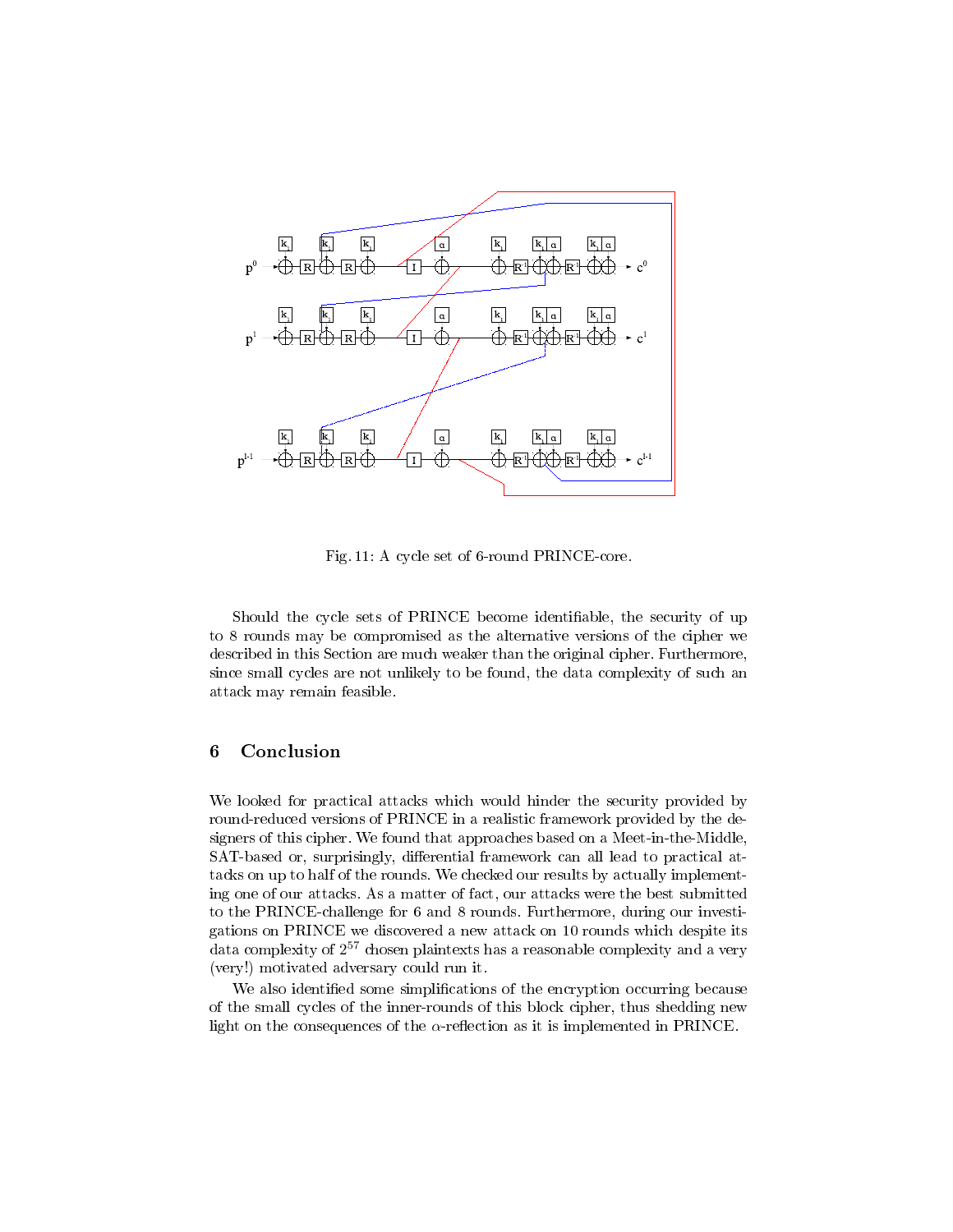## 7 Acknowledgement

The authors thank Alex Biryukov for useful discussions about the differential attack on PRINCE. We also thank NXP Semiconductors for organizing the PRINCE challenge and sending us our rewards!

## References

- <span id="page-24-0"></span>1. Biham, E., Shamir, A.: Differential cryptanalysis of DES-like cryptosystems. Journal of CRYPTOLOGY  $4(1)$  (1991) 3-72
- <span id="page-24-1"></span>2. Matsui, M.: Linear cryptoanalysis method for DES cipher. In: Advances in Cryptology - EUROCRYPT 93, Workshop on the Theory and Application of of Cryptographic Techniques, Lofthus, Norway, May 23-27, 1993, Proceedings. (1993) 386 397
- <span id="page-24-2"></span>3. Demirci, H., Selçuk, A.A.: A meet-in-the-middle attack on 8-round AES. In: Fast Software Encryption, Springer (2008) 116-126
- <span id="page-24-3"></span>4. Semiconductors, N.: The PRINCE challenge. [https://www.emsec.rub.de/](https://www.emsec.rub.de/research/research_startseite/prince-challenge/) [research/research\\_startseite/prince-challenge/](https://www.emsec.rub.de/research/research_startseite/prince-challenge/) (2014)
- <span id="page-24-4"></span>5. Borghoff, J., Canteaut, A., Güneysu, T., Kavun, E.B., Knezevic, M., Knudsen, L.R., Leander, G., Nikov, V., Paar, C., Rechberger, C., et al.: PRINCE - a low-latency block cipher for pervasive computing applications. In: Advances in  $Cryptology-ASIACRYPT 2012. Springer (2012) 208-225$
- <span id="page-24-5"></span>6. Biryukov, A., Perrin, L.: State of the art in lightweight cryptography. [http:](http://cryptolux.org/index.php/Lightweight_Cryptography) [//cryptolux.org/index.php/Lightweight\\_Cryptography](http://cryptolux.org/index.php/Lightweight_Cryptography)
- <span id="page-24-6"></span>7. Soleimany, H., Blondeau, C., Yu, X., Wu, W., Nyberg, K., Zhang, H., Zhang, L., Wang, Y.: Reflection cryptanalysis of PRINCE-like ciphers. Journal of Cryptology  $(2013)$  1-27
- <span id="page-24-7"></span>8. Jean, J., Nikoli¢, I., Peyrin, T., Wang, L., Wu, S.: Security analysis of prince. In: Fast Software Encryption: 20th International Workshop, FSE 2013, Singapore, March 11-13, 2013. Revised Selected Papers. Volume 8424., Springer (2014) 92
- <span id="page-24-8"></span>9. Li, L., Jia, K., Wang, X.: Improved meet-in-the-middle attacks on aes-192 and prince. Cryptology ePrint Archive, Report 2013/573 (2013) [http://eprint.iacr.](http://eprint.iacr.org/) [org/.](http://eprint.iacr.org/)
- <span id="page-24-9"></span>10. Canteaut, A., Fuhr, T., Gilbert, H., Naya-Plasencia, M., Reinhard, J.R.: Multiple differential cryptanalysis of round-reduced PRINCE (full version). Cryptology ePrint Archive, Report 2014/089 (2014) [http://eprint.iacr.org/.](http://eprint.iacr.org/)
- <span id="page-24-10"></span>11. Rechberger, C.: Update on the 10000 euro PRINCE cipher-breaking challenge: Results of round-1. [http://crypto.2014.rump.cr.yp.to/](http://crypto.2014.rump.cr.yp.to/d037206eda8f9278cef1ea26cd62e51f.pdf) [d037206eda8f9278cef1ea26cd62e51f.pdf](http://crypto.2014.rump.cr.yp.to/d037206eda8f9278cef1ea26cd62e51f.pdf) (2014)
- <span id="page-24-11"></span>12. Dunkelman, O., Keller, N., Shamir, A.: Improved single-key attacks on 8-round AES-192 and AES-256. In: Advances in Cryptology - ASIACRYPT 2010 - 16th International Conference on the Theory and Application of Cryptology and Information Security, Singapore, December 5-9, 2010. Proceedings. (2010) 158-176
- <span id="page-24-12"></span>13. Derbez, P., Fouque, P.: Exhausting Demirci-Selçuk meet-in-the-middle attacks against reduced-round AES. In: Fast Software Encryption - 20th International Workshop, FSE 2013, Singapore, March 11-13, 2013. Revised Selected Papers.  $(2013) 541 - 560$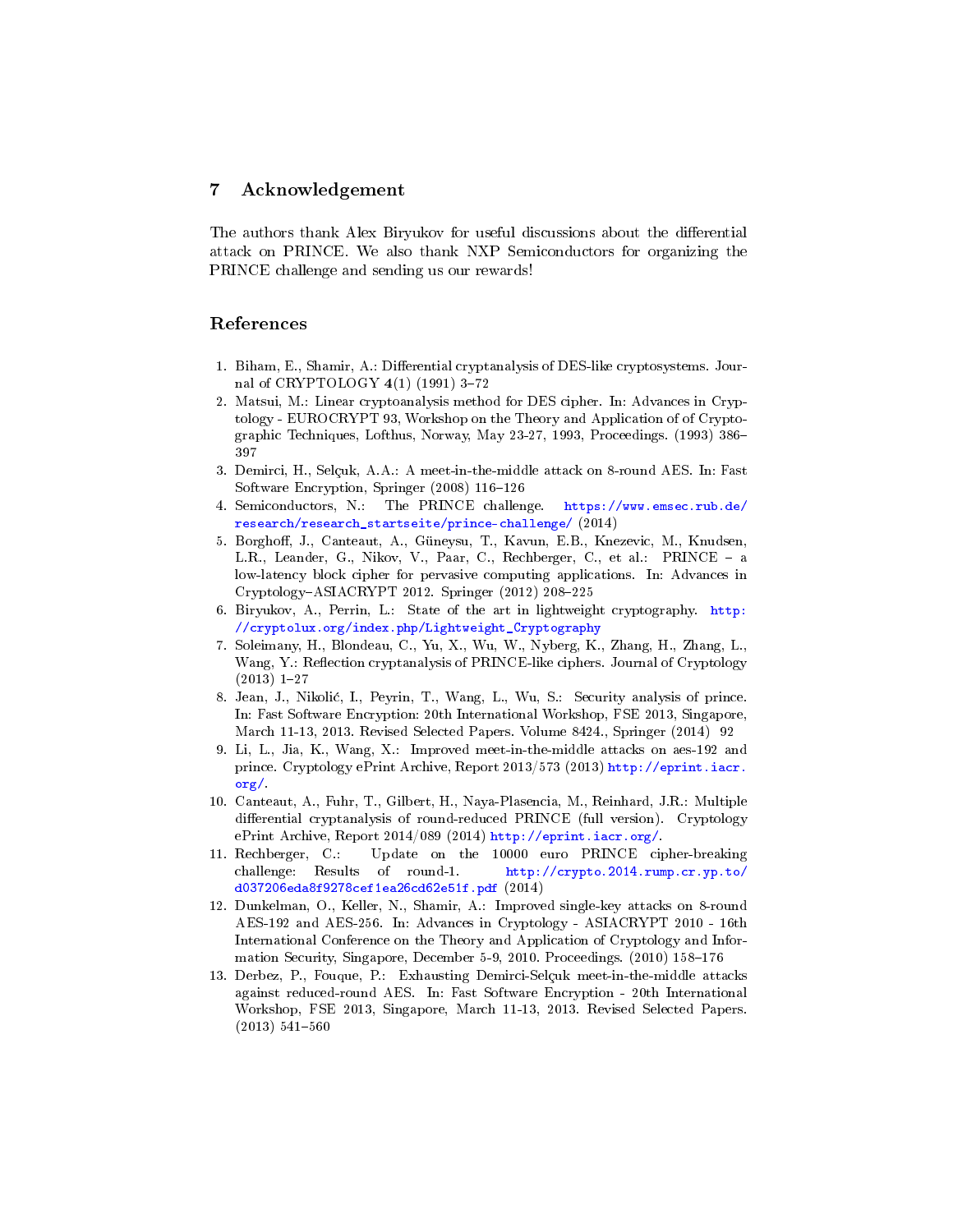- <span id="page-25-0"></span>14. Derbez, P., Fouque, P.A., Jean, J.: Improved Key Recovery Attacks on Reduced-Round AES in the Single-Key Setting. In Johansson, T., Nguyen, P.Q., eds.: EU-ROCRYPT. Volume 7881 of Lecture Notes in Computer Science., Springer (2013) 371387
- <span id="page-25-1"></span>15. Mironov, I., Zhang, L.: Applications of sat solvers to cryptanalysis of hash functions. In Biere, A., Gomes, C., eds.: Theory and Applications of Satisfiability Testing - SAT 2006. Volume 4121 of Lecture Notes in Computer Science. Springer Berlin Heidelberg  $(2006)$  102-115
- <span id="page-25-2"></span>16. Eén, N., Sörensson, N.: An extensible SAT-solver. In: Theory and applications of satisfiability testing, Springer  $(2004)$  502-518
- <span id="page-25-3"></span>17. Biryukov, A., Shamir, A.: Structural cryptanalysis of SASAS. In Pfitzmann, B., ed.: Advances in Cryptology EUROCRYPT 2001. Volume 2045 of Lecture Notes in Computer Science. Springer Berlin Heidelberg (2001) 395-405
- <span id="page-25-4"></span>18. Abed, F., List, E., Lucks, S.: On the security of the core of prince against biclique and differential cryptanalysis. Cryptology ePrint Archive, Report 2012/712 (2012) [http://eprint.iacr.org/.](http://eprint.iacr.org/)
- <span id="page-25-5"></span>19. Biryukov, A.: Analysis of involutional ciphers: Khazad and Anubis. In: Fast Software Encryption, Springer (2003) 45-53
- <span id="page-25-6"></span>20. Moore, J.H., Simmons, G.J.: Cycle structure of the DES with weak and semi-weak keys. In: Advances in Cryptology-CRYPTO'86, Springer (1987) 9-32
- <span id="page-25-7"></span>21. Dunkelman, O., Keller, N., Shamir, A.: Minimalism in cryptography: the evenmansour scheme revisited. In: Advances in Cryptology-EUROCRYPT 2012. Springer (2012) 336-354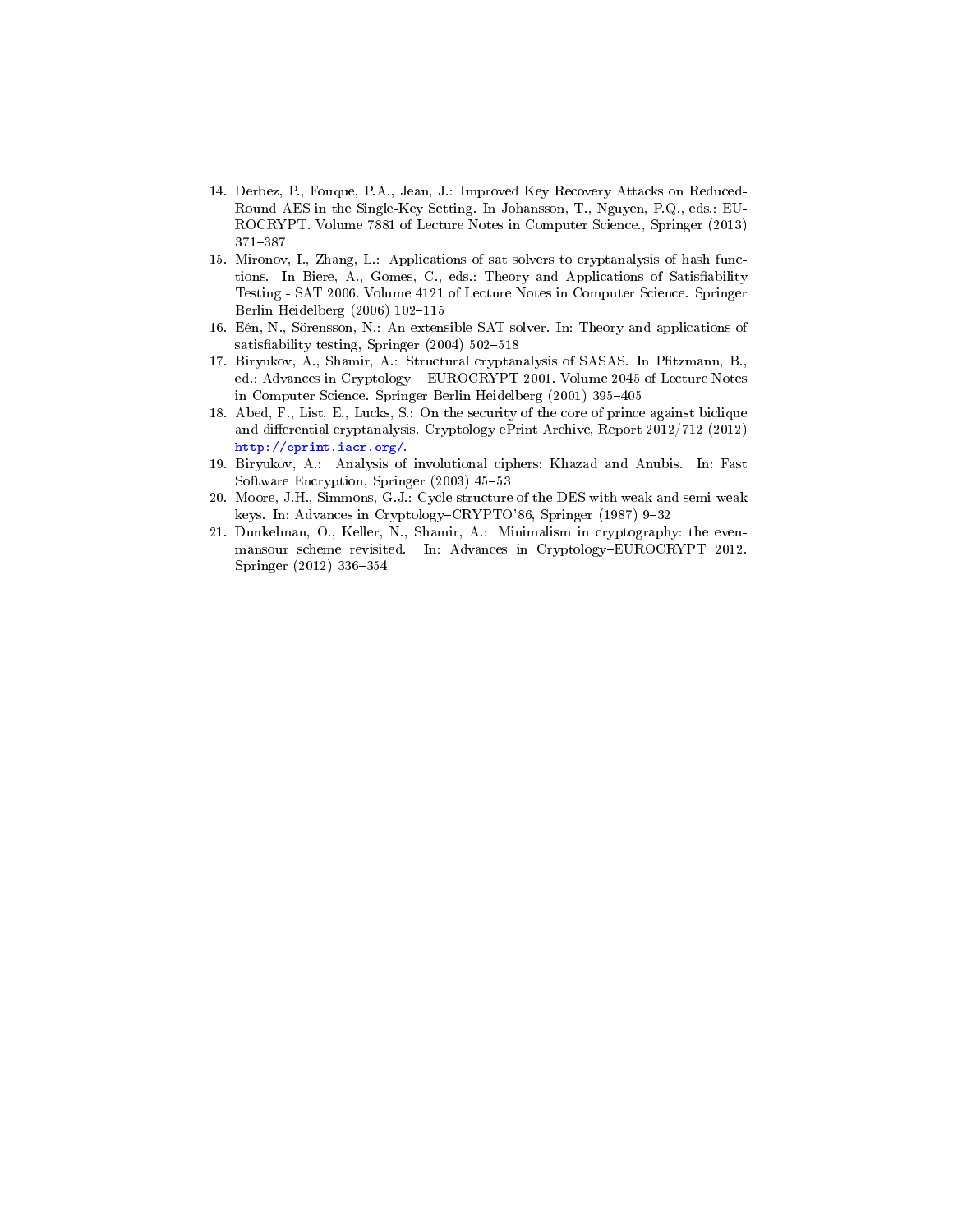# <span id="page-26-1"></span>A The Second 6-round Attack

<span id="page-26-0"></span>

Fig. 12: 6r attack. No difference in white nibbles. Nibbles required in online (resp. offline) phase are in gray (resp. black). Differences in dotted nibbles are known during the offline phase. Hatched nibbles play no role.

# <span id="page-26-3"></span>B The Second 8-round Attack

<span id="page-26-2"></span>

Fig. 13: 8r attack. No difference in white nibbles. Nibbles required in online (resp. offline) phase are in gray (resp. black). Differences in dotted nibbles are known during the offline phase. Hatched nibbles play no role.